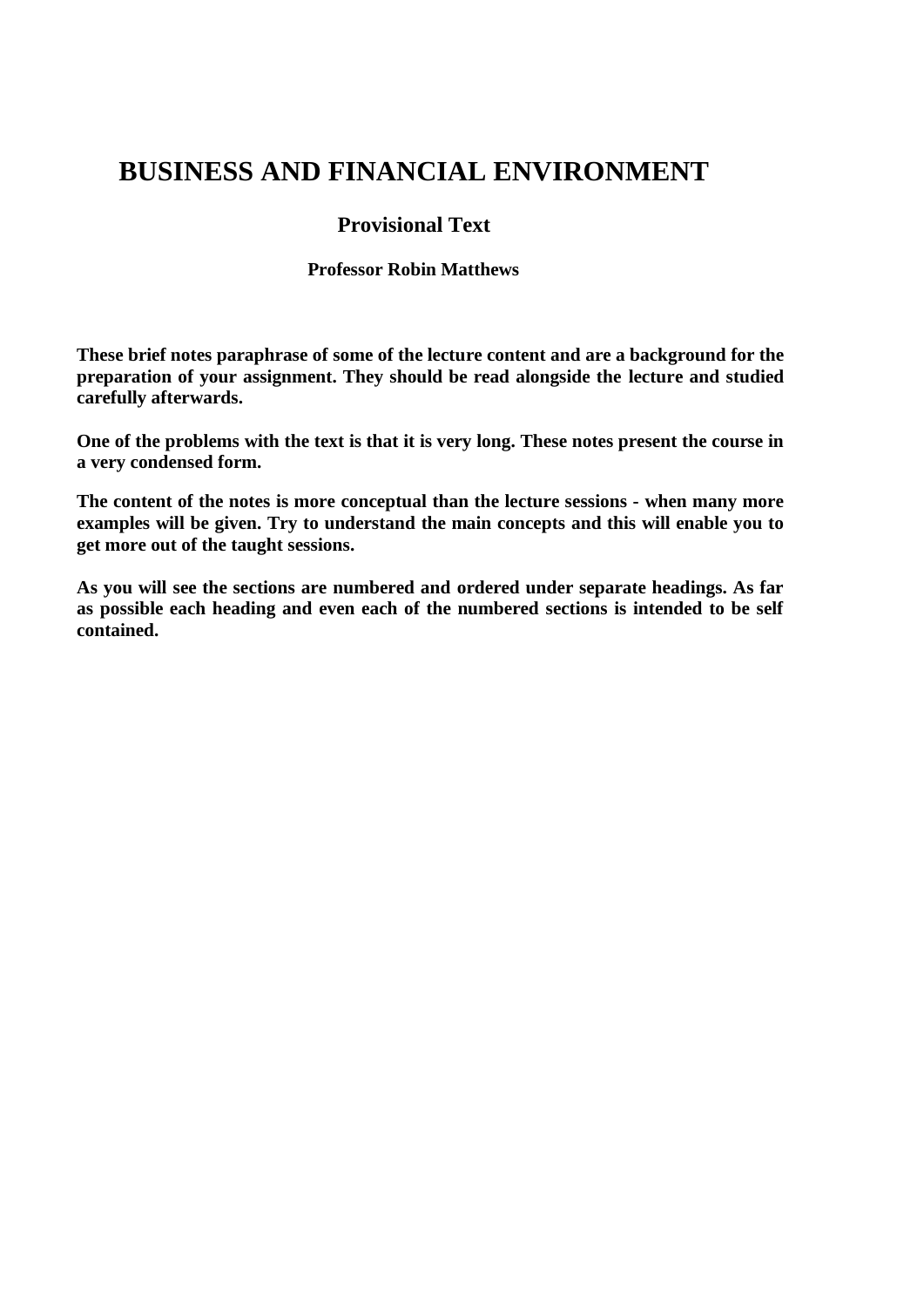## **INTRODUCTION**

- 1. We begin with an overview of the relation between managerial economics and strategy. Then we go on to discuss micro and macro aspects of the business environment.
- 2. Roughly speaking this part of the business environment course focuses on
	- a) factors that influence the firm but which are more or less beyond the firm's control (external dynamics) and
	- b) factors that relate to organizational capabilities (internal dynamics).
- 3. The most important elements of external dynamics are (a) expectations (about the strategies of rivals, technological change, government policy), (b) random shocks and events that are unpredictable (c) history and path dependence (decisions taken in the past affect future possibilities and determine the system state of an organization see below).
- 4. Strategy is an attempt to reconcile the organizations environment at a point in time E(t) with the firm's capabilities in terms of assets  $A(t)$  and networks  $\theta(t)$ . See figure 1 below. Since these elements change through time strategy consists of a set of moves, a trajectory (T) through time.



5. At any given time the business environment  $(E(t))$  and the capabilities (that is the organizations assets  $A(t)$  and the way these assets are linked together by decisions  $\theta$ ) are defined. We define the existing condition of the environment and the organizations capabilities as **the system state** and strategy as a trajectory T through time takes place in a series of systems states. All this take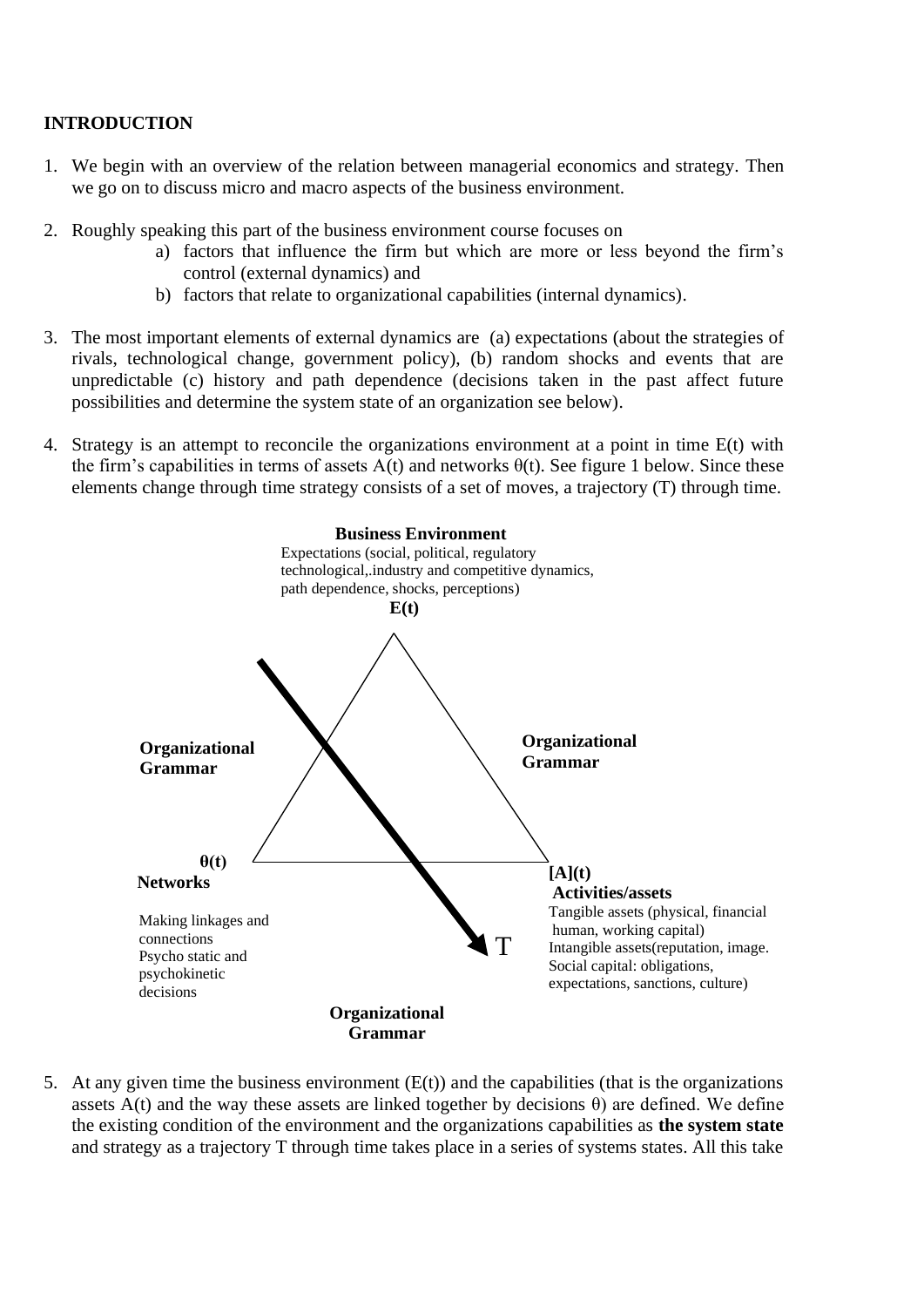in the context of a set of rules, regulations, conventions norms, cultures, treaties, contracts, formal and informal arrangements – which we term **organizational grammar**.

- 6. To take a simple strategic example, in just the way that a game of chess is defined as a set of **system states** (positions of the pieces on the board), is conditioned by a set of rules (**grammar**), and play proceeds as a **trajectory** (moves of the pieces) through time. The **environment** consists of the other player, the room its temperature and so on. **Capabilities** are defined by the player's assets (including human assets – especially the capability of learning and adapting to new information) and the decisions he or she takes (linking the assets).
- 7. This course is a very important component of your strategy course. Its importance springs from two aspects: (i) discussion of the business environment and (ii) providing the foundations of strategic analysis. It is also the basis of much of what you will learn in marketing, operations and accounting and finance. In so far as we talk about incentives, wages and salaries and human capital it parallels what you study in human resource management.
- 8. Unfortunately economists have neglected important psychological issues. Normal science in economics is gradually moving away from a mechanistic methodology to one that is linked more closely to an evolutionary approach. The notion of the economy as a complex adaptive system is particularly important.

#### **Strategy and game theory**

- 9. You can also view strategy as a game. The system state of the game consists of the alignment of pieces on the board and the rules of the game: decisions or moves have to take account of the possible moves of other players. The system state corresponds approximately to the business environment – the subject matter of this course.
- 10. Using the language of game theory a complete statement of strategy would specify a sequence of decisions as the game unfolds.
- 11. Game theory is intrinsic to strategy.
- 12. The key insight from game theory with respect to a firm's strategy is that that the outcome of a strategy pursued by one player (firm) depends on the responses or reactions of other players (in other firms or organizations, or indeed of players within the given firm or organization).

#### **Bounded rationality**

- 13. In fact so many possibilities are encompassed by strategy that a complete specification is impossible. Hence strategy is often summarized broadly by mission statements and statements of mission, business definition, and intent. A simplistic version of this is to summarize the firm's objectives by the statement that it attempts to maximize profit.
- 14. A more realistic assumption, given that firms have many stakeholders and interest groups is to say that it *satisfices -* an ugly word but one that captures the idea that decision makers try to balance the (often conflicting) objectives of many stakeholders. This is all part of the strategy game.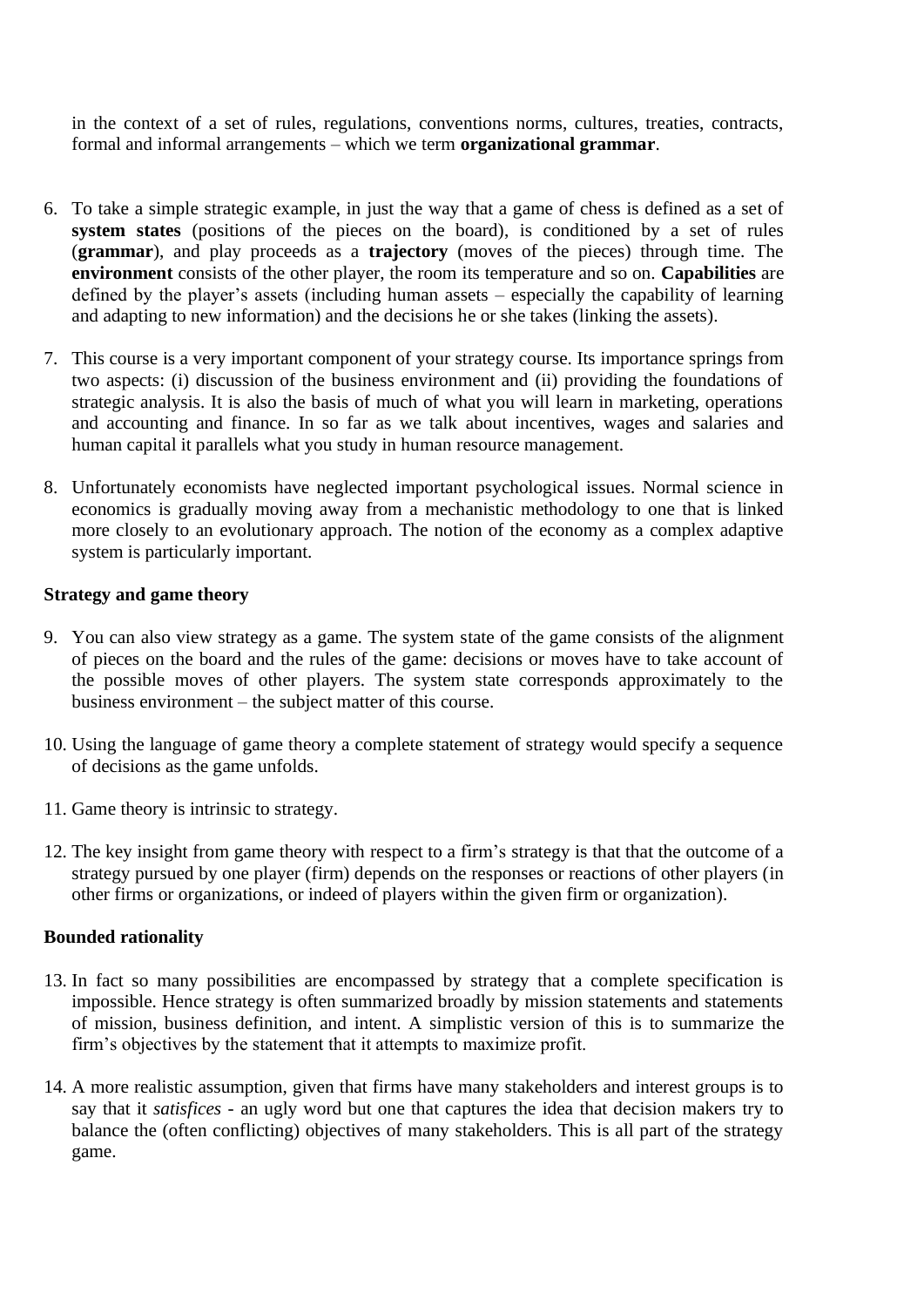- 15. These twin limitations with respect to information processing:
	- a) limited powers of calculation and
	- b) limited powers of cognition.

These limitations are the basis of what Herbert Simon speaks about as Bounded rationality.

- 16. Note that developments in information and biotechnology have vastly expanded our capacities for processing information.
- 17. In the early stages of the industrial revolution technology replaced manual tasks by machines (mechanical reproduction). In the new economy of later capitalism technology has begun to replace processes formerly carried out by (human) cognitive and neural functions by machines.
- 18. However, decision-makers cannot possibly do not consider all alternative scenarios and possibilities. Often decisions involve NP hard problems. That is why we describe strategy as a search process. Humans limit themselves to a few search alternatives. The reason is that they operate in conditions of Bounded Rationality: uncertainty, limited information and limited powers of cognition.

## **Procedural rationality**

19. All perhaps we can hope for is procedural rationality, that is behaving consistently, and taking account of opportunity costs and the impact on ones own decisions of the responses of others.

#### **Economic rent**

- 20. Economic rent refers to the excess returns that accrue to a factor because it is scarce. The concept of economic rent used to be associated with land: rent was said to occur because some land was more fertile than others and hence earned a return that was above normal or average.
- 21. Soon rent came to be applied to all factors, especially labour: rent of ability referred to the fact that some skills were scarce and possessors of those skills earned a rent of ability. Hence a firm can be said to earn (or fail to earn a rent based on its capabilities).
- 22. Often the term profit is used as a synonym for economic rent.

## **Competitive advantage**

- 23. The idea of rent has carried over into the field of strategy. Competitive advantage is a version of rent. It is a return above normal to a firm that occurs because it has special (scarce) resources (brand, niche, reputation perhaps) that enable it to differentiate its product and hence to charge a premium price. It may have special resources or capabilities that enable it to produce at lower costs than rivals.
- 24. The idea of dynamic capability is an extension of competitive advantage and rent. Dynamic capabilities refer to a firm's capacity to sustain competitive advantage by learning and adapting its strategy over time in response to changes in the business environment.
- 25. Strategy is a search process: a process of reconciling the business environment of an organization with its **dynamic capabilities**: the resources it has available and the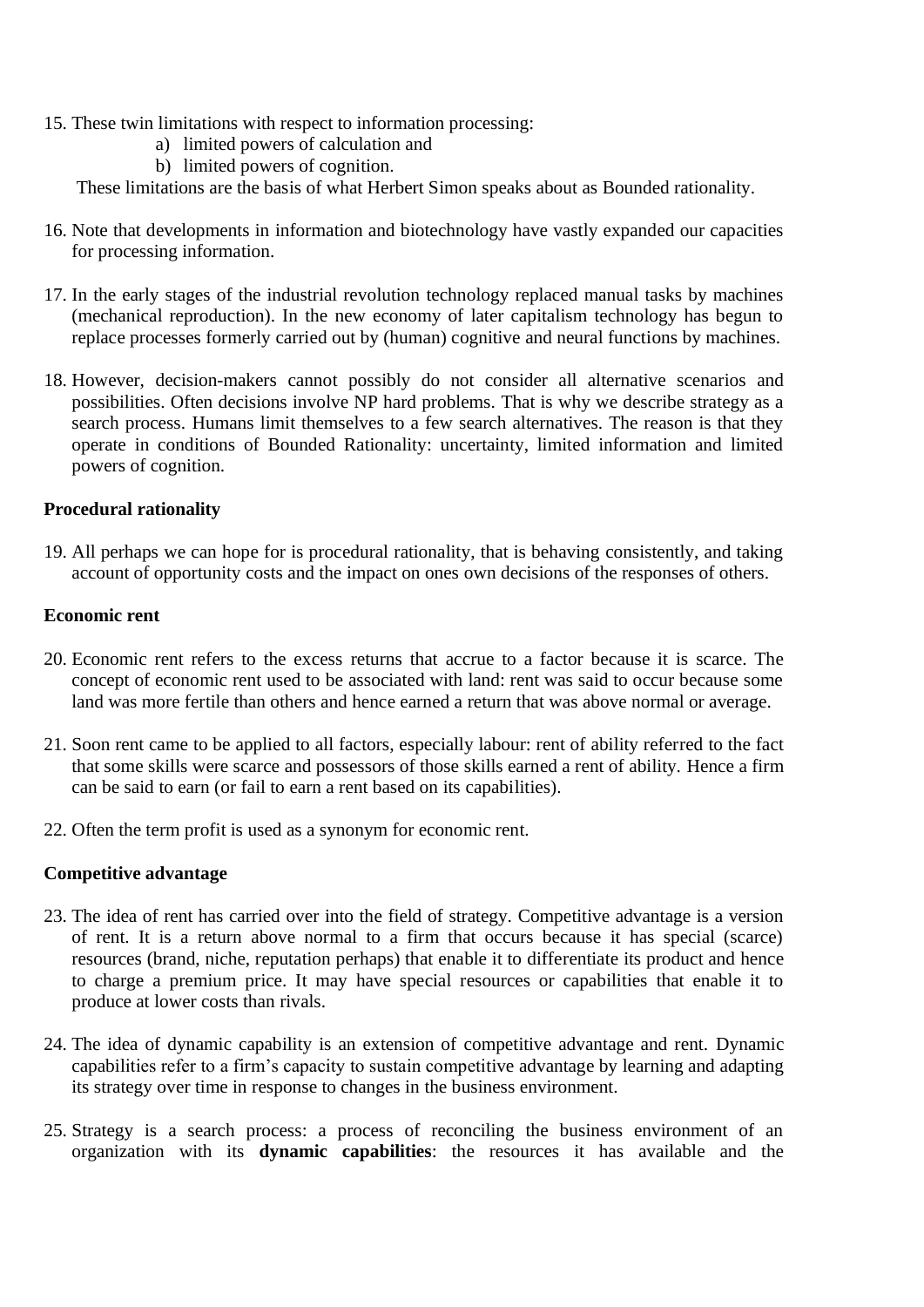organizational and architectures routines and culture that link these assets together and preserve and advance the knowledge and expertise that the firm possesses.

26. Roughly speaking dynamic capabilities describe the unique qualities that organizations may possess which enable them to compete successfully (adaptation). It should be noted that most organizations have very short lifetimes which implies that very few of them possesses dynamic capabilities.

| <b>Industry Structure</b>                     | Number of competing firms<br>$\bullet$                                                                     |                                           |  |
|-----------------------------------------------|------------------------------------------------------------------------------------------------------------|-------------------------------------------|--|
|                                               | Homogeneity of products<br>٠                                                                               |                                           |  |
|                                               | Ease of entry and exit<br>$\bullet$                                                                        |                                           |  |
| Conduct of firms                              | Price taking or price making                                                                               |                                           |  |
|                                               | Product differentiation<br>$\bullet$                                                                       | THE DISCOURSE OF                          |  |
|                                               | Exploitation of market power<br>$\bullet$                                                                  |                                           |  |
| Performance (affecting)<br>only stockholders) | Firms may earn supernormal or<br>$\bullet$<br>normal profit (competitive<br>advantage or survival) or fail | <b>COMPETITIVE</b><br><b>ADVANTAGE</b>    |  |
| Monetary returns                              | Society; efficient allocation of<br>$\bullet$<br>resources.                                                |                                           |  |
| Performance (affecting all<br>stakeholders)   | Sustainability, responsibility and<br>$\bullet$<br>ethics.                                                 | <b>AN ALTERNATIVE</b><br><b>DISCOURSE</b> |  |
| Payoffs                                       | Social welfare and distribution<br>$\bullet$<br>Ecology                                                    |                                           |  |

**Industry structure conduct and performance**

Table Structure conduct and performance and alternative discourses

## **Profit maximization**

- 27. A common assumption in economics is that economic agents (producers or consumers) are profit maximisers or utility maximisers. Although the assumption is in some senses unreal (see the comments above about bounded rationality) it is very useful in that it enables economists to make predictions about the future.
- 28. Technically if profits are defined as the difference between revenues R and (opportunity costs) C, they are maximized at levels of output (Q) where marginal revenues (additions to total revenues from additional units of output dR/dQ equal marginal cost dC/dQ.
- 29. If marginal revenues exceed marginal costs than it is worth expanding output and if marginal costs exceed marginal revenue then profit can be increased if output is contracted. If we think of organizations as producing payoffs (that is returns to the entire stakeholder group) rather than just profit (returns to equity holders) then it makes sense (and links with game theory) to think of firms as maximizing payoffs (that is attempting to reach a position where marginal benefits (MB) equal marginal costs (MC) (both accruing to all stakeholders.

## **Stakeholders**

30. The term stakeholder refers to all those individuals or group whose are affected by the decisions of organizations and the outcomes of organizational strategy; shareholders, partners,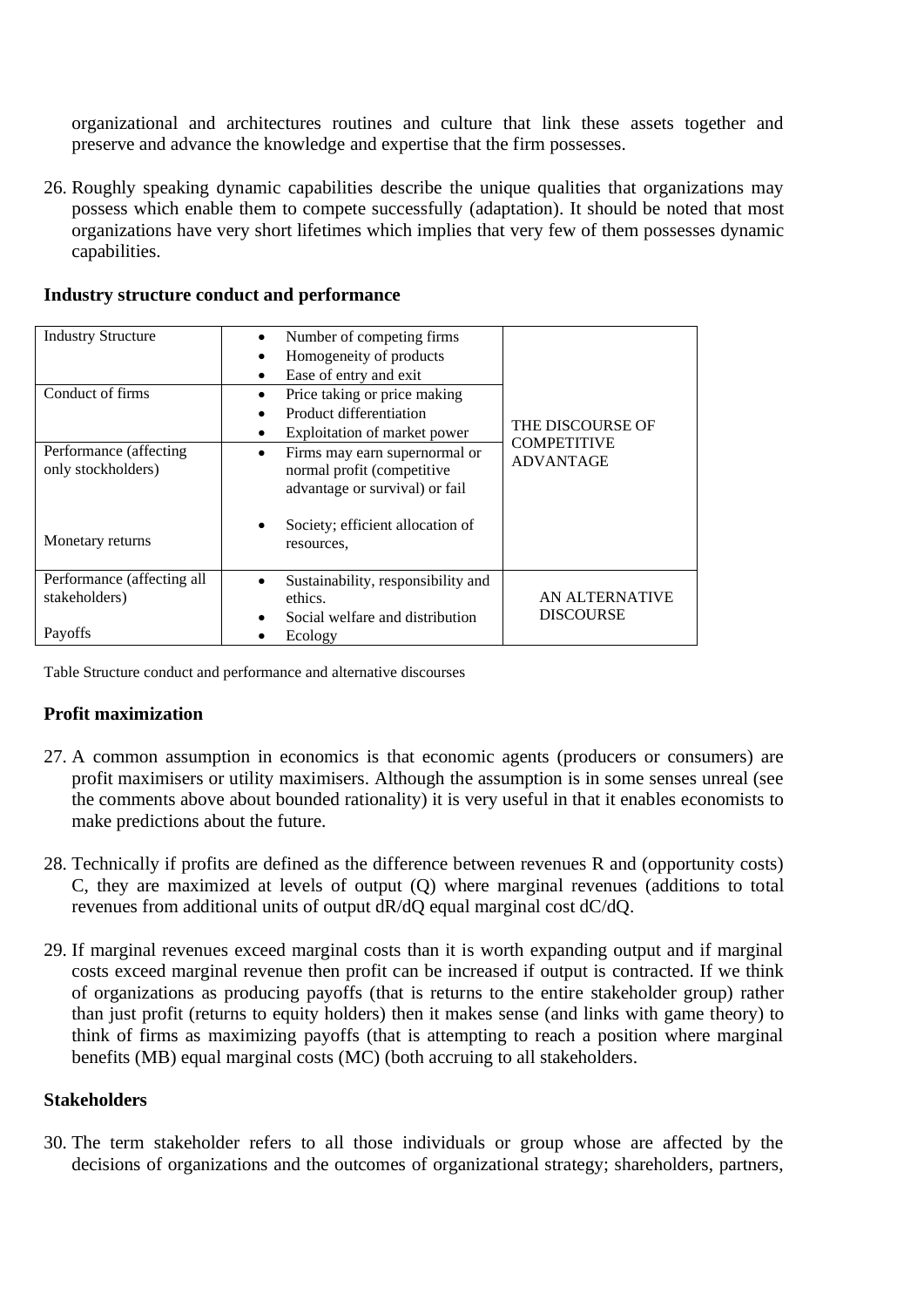owner managers, customers and clients, employees, managers, the government, competitors, collaborators, the community at large. Organizations have many decision-makers whose objectives may conflict, simply because they have different objectives.

- 31. This kind of maximization only holds when we have very simple functions to deal with: regular profit hills where maximization occurs at the top of a (convex shaped) hill and the hill only has one peak. Typically in business managers are dealing with rugged landscapes rather than nicely shaped hills. But the assumption of convexity is very useful and widespread in economics and finance.
- 32. We divide the lecture into two parts: a discussion of the macro environment or the economy as a whole and the micro environment, the firm and its customers, and the industry and sector in which the firm competes.
- 33. The sessions outline the nature of a market economy. Related concepts of opportunity cost, rent as a return over cost, competitive advantage, and risk are described. We also introduce the idea of the evolution of market economies from the production of use values in the early stages of capitalism, through to focus on exchange values, specialization, and scale and scope economies, to the current emphasis upon the production of symbols, identities and information.

#### **MACROECONOMIC BACKGROUND**

- 34. Probably for the first time in history a single system of economic organization prevails capitalism or the market system: I use the terms equivalently.
- 35. As Schumpeter noted more than fifty years ago, a capitalist system has two distinct features: private ownership complemented by the availability of debt capital.
- 36. New capitalism has two additional features: it relies heavily upon the information content of products and processes and it is a global phenomenon, profoundly influenced by the USA.
- 37. These two features distinguish New Capitalism, which developed in the latter part of the twentieth century, from older versions: in particular the global capitalism that developed in the latter part of the nineteenth century and lasted until the First World War.
- 38. Key aspects of modern economic history are the emergence of the New Economy, especially in the United States. The term New Economy describes the increasing importance of industries based upon *information and communications technology* (ICT). In the USA, for example, New Economy industries account for only around 5-6% 0f employment and output, yet they account for most of the growth in the economy as a whole. The same is true in the UK, although the ICT sectors are much smaller in absolute terms.
- 39. The information content of products has increased immensely as a result of the recent technological revolution. Our society is concerned with the production of information. This of course includes information technology itself.
- 40. But more significant is the extent to which it is concerned with the production of images and signs. We are increasingly identified by what we consume. What we are is signaled by what we wear, eat travel in and so on. In the effort to maintain demand products, advertising, images are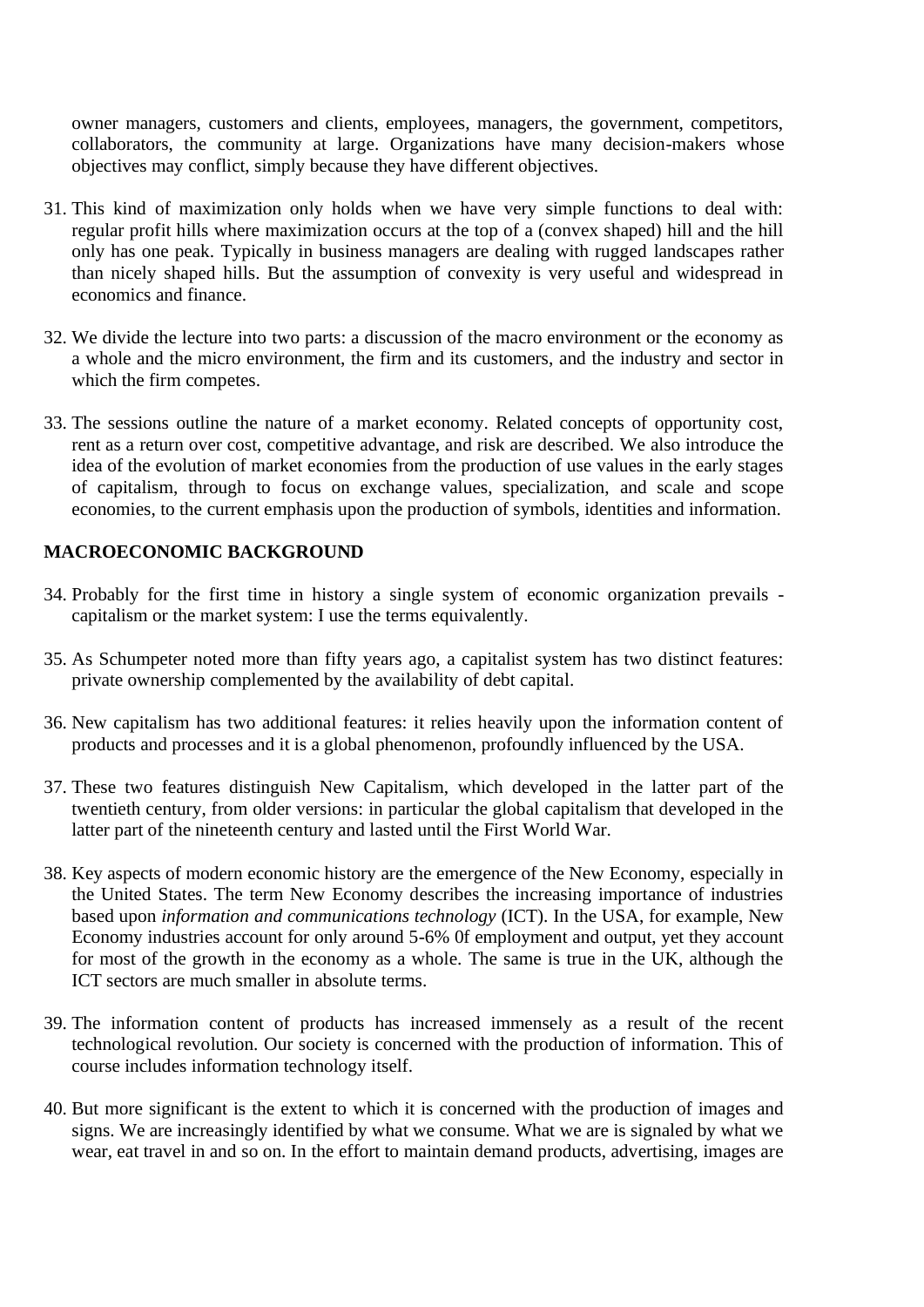are increasingly linked to the libido: a nihilistic soap opera is an overstated description of New Capitalism – but not I think too overstated.

- 41. The global economy (New Capitalism) results from interactions between
	- finance,
	- new technology industries, and
	- decentralized Keynesianism.
- 42. The financial revolution of the 1970's and 1980's took the form of liberalization of foreign exchange markets and the deregulation of domestic capital markets. Liberalization took the form of flexible exchange rates and enabling capital to move across national boundaries in the pursuit of higher returns.
- 43. Deregulation meant roughly speaking that financial institutions were able to become like supermarkets offering many types of financial assets: previously firms had been specialized, offering a limited range of assets, under conditions of restricted competition.
- 44. Deregulation of capital markets resulted in the creation capital (including new financial assets) to finance the technological revolution in information and communications technology. The vast potential to produce new products led to the need to globalize in order to expand markets and demand.
- 45. At a time when governments appeared to abandon Keynesianism, firms adopted it enthusiastically: they recognized that only high levels of global demand could enable them to recover the sunk costs associated with the technological revolution the requirements for high returns on capital invested by shareholders and creditors.
- 46. Thus a positive feedback system developed: finance feeding technology, and technology requiring high levels of global demand to buy its products, global markets increasing competition and the need for capital and new technology.
- 47. The enlightenment project *(with its emphasis on reason and individuality, rather than subordination of the individual to faith)* resulted in the development of modern science: from the sixteenth century onwards led to materialism and belief in empirically verifiable objective truth.
- 48. Postmodernism *(and poststructuralism)* rejects notions of the validity of grand narratives and ultimate truth, and the objectivity of science. Rather it posits the significance of alternative narratives and the role of power in the search for knowledge. Language is seen by postmodernists as coloring investigations – acting as a grammar that shapes truth according to particular perspectives that suit current norms and the interests of power groups in universities, science and politics.
- 49. Alongside modernism (the outcome of the enlightenment project) and its faith in science, and postmodernism (with its distrust of grand narratives scientific or otherwise) fundamentalism has arisen. Fundamentalism represents resurgence of faith in authority and traditions.
- 50. Fundamentalism is generally associated with Islam but it also apparent in Western evangelical religions (and allegiance to crude positivism in some areas of science – especially social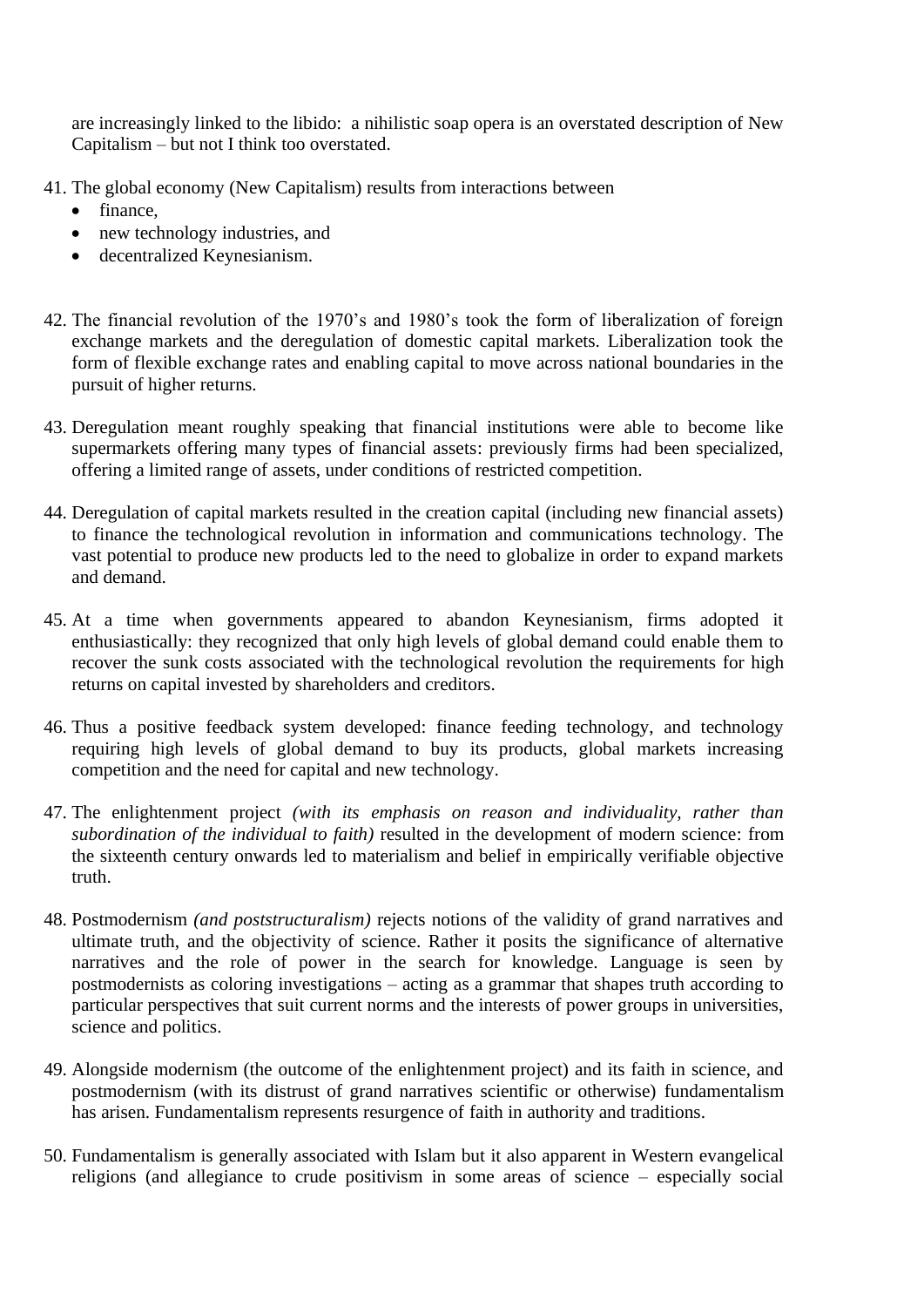science very academic ideology has its own *Taliban<sup>1</sup> )*. Fundamentalism also appears in the guise of neo-conservatism in the United States.

- 51. Thus in the realm of ideas, tension exists between three different paradigms (traditions, ways of thinking), *reason, relativism, and faith*.
- 52. This brings us to the second feature of New Capitalism. In addition to the emphasis on information, the second factor the dominance of the USA in culture, military power and political influence. The American project consists (i) maintaining American dominance and (ii) introducing open markets, for capital and goods to the global economy, (iii) introducing democratic style governments, (iv) establishing human rights. Aspect (i) of the project moderates (ii), (iii) and (iv) when they seem to be in conflict with what the USA sees as its interests.
- 53. The USA is dominant but not all powerful: able to exert enormous influence but not control. Thus in New Capitalism we have a global phenomenon without a global government capable of exerting control.
- 54. The effects of this incapacity we see in the partial meltdown of financial sectors across the world from time to time and of course in the rise of terrorism.
- 55. New Capitalism and globalization has brought world growth in terms of absolute incomes, but increasing disparity of incomes and wealth both within nations and between them. The poor are evident in every state and many states have a concentration of poverty.

#### **Recession**

56. After more than ten years of almost uninterrupted growth in OECD nations, in the new century we see the positive feedback process in reverse. Led by stock markets, and over-investment at the later stages of the business cycle in the 1990's, the new century has begun with recession, and high levels of indebtedness. The problems facing the world economy in the early part of the new century are deflation and recession rather than inflation (and the tradeoff between growth and inflation which was so much the concern in the latter half of the twentieth century).

#### **Inflation**

- 57. We should distinguish between positive deflation, which occurs when prices fall due to technological change and increased productivity and negative deflation which is the result of deficient demand. In the case of positive deflation, falling prices are the medium for distributing productivity gains. In the case of negative deflation falling prices occur as a result of the continuing capacity of capitalism to produce more products than can be effectively demanded. The main difference between the two types of deflation, is that in the case of positive deflation, demand exists whereas in the other case it does not.
- 58. We should distinguish between the New Economy and New Capitalism. The New Economy refers to a fact that seemed to emerge in the late twentieth century: Economic systems appeared to be able to sustain higher growth and lower unemployment than had seemed possible earlier in the century (especially between the late 1960's and the early 1990's).

<sup>&</sup>lt;sup>1</sup> It is interesting to exercise to trace the extent to which business has its own language or discourse.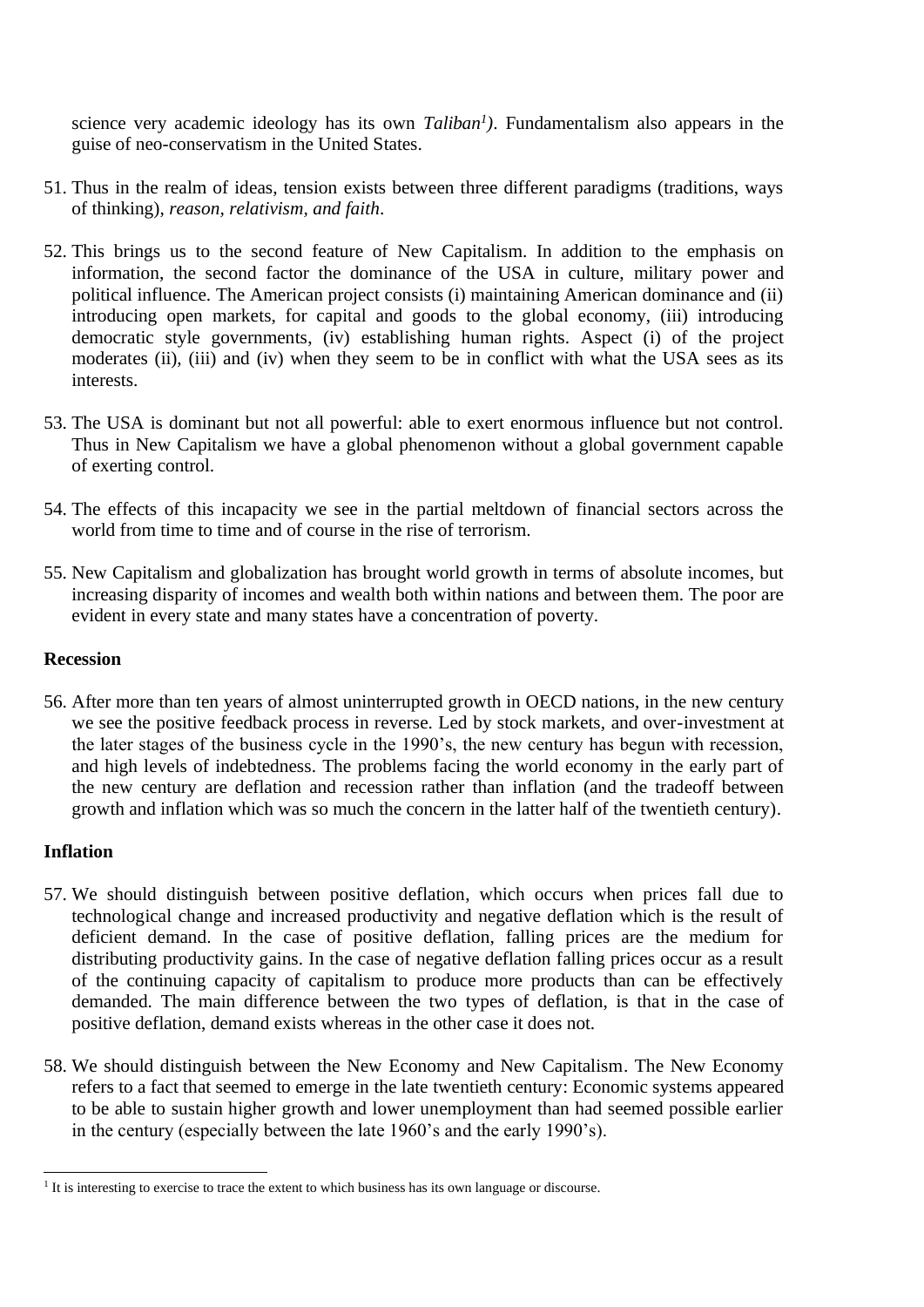59. The story is not new. In every stage of Capitalism a business cycle arises. This happens as a result of technological change which drives an upswing in the cycle and overinvestment (irrational exuberance), driven by over optimism that results in overcapacity to produce in some sectors and hence recession, that serves the purpose of realigning demand supply and expectations.

## **Globalisation**

- 60. Globalisation itself involves the endless creation of new products, markets and niches. Entire industries are transformed and regrouped.
- 61. It transforms work, redistributes income and wealth, reduces the power of organized labor, enriches some and impoverishes others.
- 62. It seems to be tied to the expansion of capitalism as a self organizing form. Globalisation is a complex interaction of economics, politics and social trends, of technology and finance, of ecology and demography, liberalism and fundamentalism.
- 63. It incorporates seeming contradictions, through the simultaneous growth of nationalism, regionalism and ethnicity. In the global economy there is an absence of dominant super competitors politically or economically, who can really control the process.
- 64. In the new era of capitalism, information and knowledge are the dominant sources of the competitive advantage of firms, and the competitiveness of nations. In many ways the world economy has become global. Financial capital and information, to a large extent beyond the control of national governments, flow across national boundaries.
- 65. Business enterprises, organizations and institutions have, over the last twenty years or so, made the transition from the mere production of use and exchange values. The system has increasingly become concerned with the production of symbols and images, Identity, and the related concepts of image and reputation, acts as means of communication and perhaps as sources of competitive advantage.

#### **The global economy as a complex adaptive system**

66. The global economy is a complex adaptive system with the following characteristics

- The overall direction of the economy is determined by the interaction of many dispersed units in parallel. The action of any one unit depends on the state and action of many other units.
- There are rarely any global controls on interactions controls are provided by mechanisms of competition and co-ordination mediated by standard operating procedures.
- The economy has many levels of interaction and organization. Units at any given level serve as building blocks for constructing units at higher levels. The overall organization is not just hierarchical: it has entangling interactions (associations, communications) within and between levels.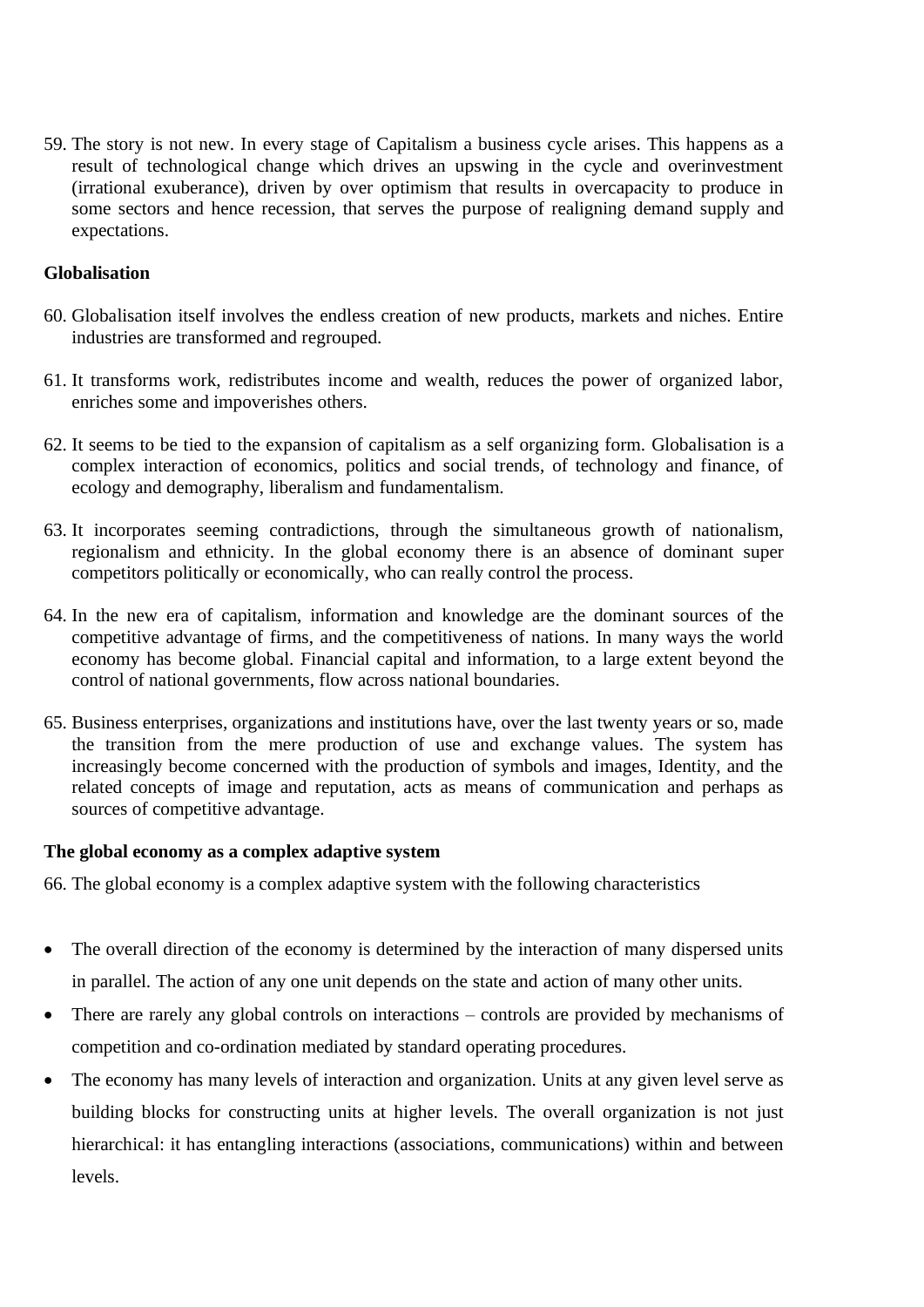- The building blocks are recombined and revised continually as the system accumulates experience and adapts.
- There are many niches that can be exploited by particular adaptations.
- There is no universal super-competitor that can fill all niches: any more than there would be in a complex ecological system like a tropical forest.
- Niches are continually being created by new technologies and the very act of filling a niche provides new niches: parasites, symbiosis, and competitive exclusion). Perpetual novelty results.
- Because there are so many niches serving many purposes and needs the system operates far from equilibrium or optimum or global attractor. Improvements are always possible and occur regularly.

## **DEMAND MANAGEMENT AND THE BUSINESS CYCLE**

67. We discuss the macroeconomic level we discuss the following issues mainly historically.

- **Keynesian** ideas of demand management and the synthesis with **Monetarist** notions of management through interest rates (the money supply).
- the **ideological differences** of these approaches about assumptions about the market economy
- the role of **anticipations, perceptions and expectations** especially of risk.

## **Keynesian Analysis**

- 68. In Keynesian analysis aggregate demand determines **growth** and **employment**. **Investment** is an important and unstable component of demand which magnifies fluctuations (booms and slumps) through the **multiplier**. Governments in a closed economy can influence aggregate demand decisively through its **budget** (taxes and expenditures).
- 69. Keynesian analysis also involves a value judgement that markets are the best form of organization that we possess, but they are often defective, precipitating booms and slumps that require government budgetary intervention. Market systems inevitably mean inequality that can be alleviated by maintaining high levels of employment and a welfare state. It is no accident that the Welfare State in the UK really surfaced at the time of the ascendancy of Keynesianism between 1945 and 1960.
- 70. By investment in this instance, I mean a real expenditure on an asset that will help produce an additional income stream in the future; purchase of a physical asset, investment in education, spending on a new road or other infrastructure by governments.
- 71. The **multiplier** simply states that the total impact of investment on an economy will always be greater than the original investment. This is so because the original investment expenditure ends up as someone's income (wages or rent or interest or profit) and part of this income is spent, creating further income and so on.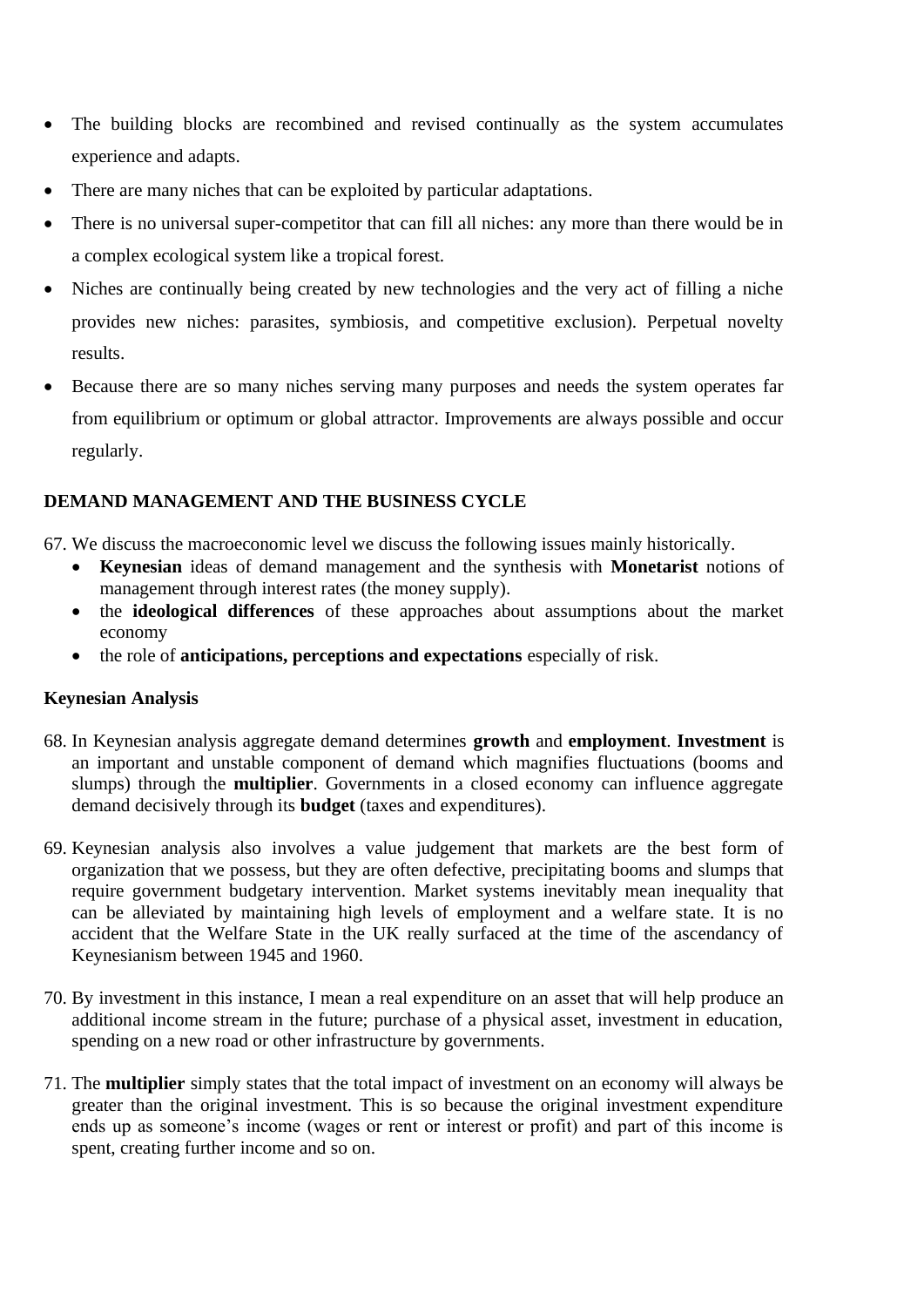- 72. The **multiplier** principle holds for any increase in spending in the economy (export spending, government spending). The multiplier can work in a negative way too. A decline in investment spending (or any component of spending) in one year as compared to another will cause a magnified decline in income.
- 73. The closer an economy is to full employment of its available resources, the more the multiplier effect will impact on prices (inflation) and the less it will impact on real spending a real income.
- 74. Keynesian analysis involves a value judgement that markets are the best form of organization that we possess, but they are often defective, precipitating booms and slumps that require government budgetary intervention.
- 75. Market systems, Keynes thought, inevitably mean inequality. Inequality is necessary that can be alleviated by maintaining high levels of employment and a welfare state. It is no accident that the Welfare State in the UK really surfaced at the time of the ascendancy of Keynesianism between 1945 and 1960
- 76. The Keynesian era (the 1950's and 1960's) in the West coincided with a golden age of growth and employment. It came to an end as a result of
	- destabilization of the world economy in the 1970's
	- increasing interdependence between economies, which meant that national governments had less control over their domestic economy?
	- falling rates of profit, which probably resulted from the high levels of employment between 1945 - 70, which increased the bargaining power of organized labour?
	- failures of Statism. Statism describes systems (whole economy's or sectors within the economy) where decisions are based on political and ideology rather than on ground of pure profit (Eastern Europe and privatized sectors of Western economies for example).

## **The monetary sector**

- 77. The most important thing to understand in this section is that people (and organizations) make two distinct decisions (a) how much to spend, save invest and so on, (b) how to hold their assets in order to carry out these decisions; that is how much in cash and how much in assets that earn interest (interest bearing assets). This section is concerned with (b). The previous section was concerned with (a).
- 78. Monetarism encompasses a number of profound beliefs
	- that **markets are efficient**
	- **budget deficits** are inherently inflationary
	- **growth** is determined essentially by **supply side factors** (technology, education, training, management)
	- **inflation is a tax** often imposed deliberately by governments through budget deficits
	- expectations are **rational**.
- 79. The simple monetary rule is to keep the rate of growth of the money supply in line with productivity. This is achieved by appropriate adjustment in base rates by the Central Bank. Currently the Bank of England, the UK Central Bank has the role of setting base rates in such a way that target inflation rates (set by the Government) are achieved.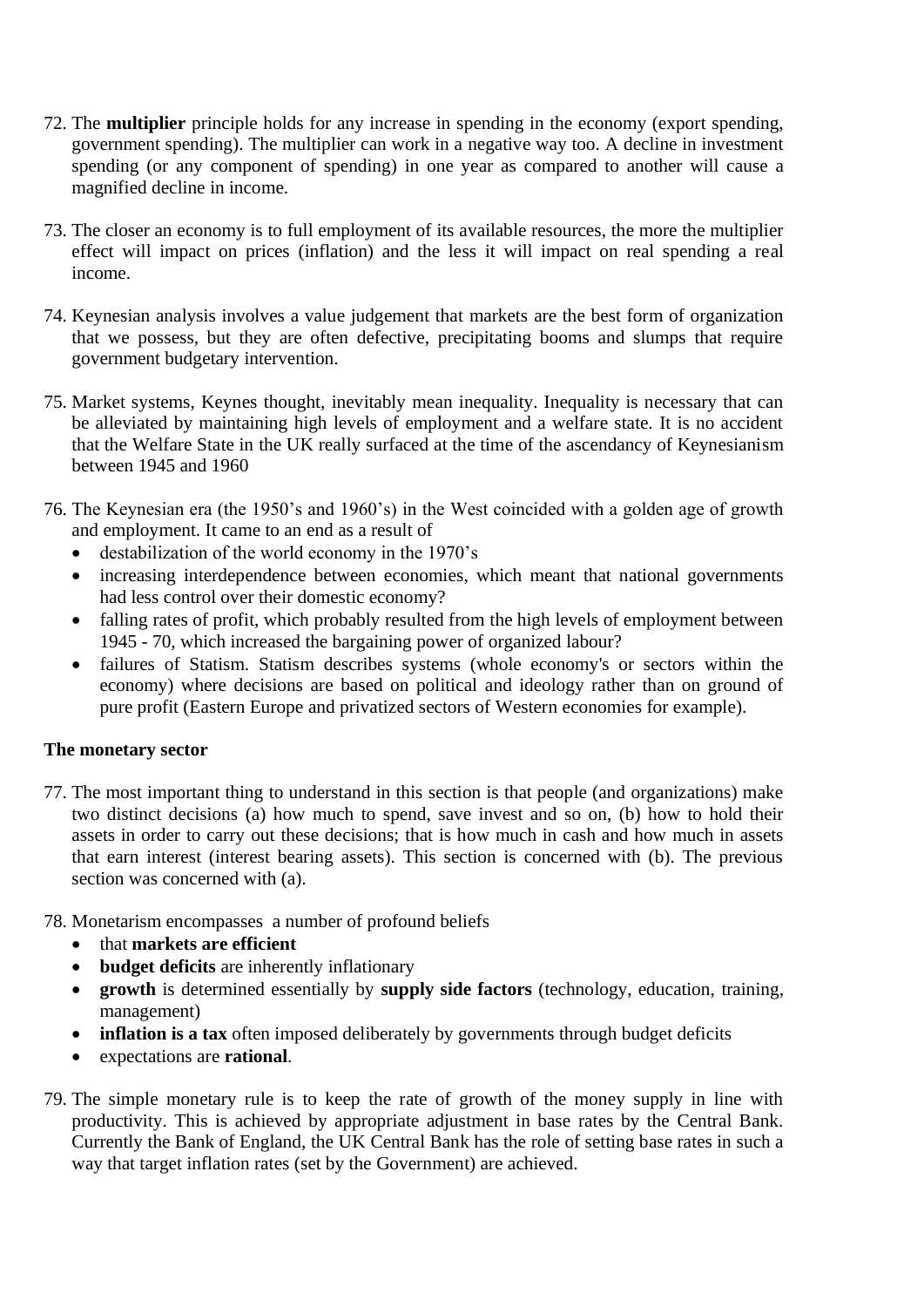80. Other rules follow from the simple monetary rule;

- open the economy to international trade and foreign direct investment through currency deregulation.
- privatize state owned assets.
- reduce the ratio of government debt relative to GDP.
- reduce the fiscal deficit (the difference between government spending and taxation –this has to be financed by debt).
- 81. Measures to achieve a reduction in the importance of the government sector can take any number of forms; deregulation, liberalisation, contracting out, licensing, joint capital projects (public and private), reduction of state subsidies, as well as outright sale of state owned assets.
- 82. Another strategy is to reduce the budget deficit to around 3% of GDP and government debt to around 50% of the GDP.
- 83. Such strategies are incorporated in the Maastricht treaty and in the provisions for the European Single Currency and in the conditions for IMF and World Bank loans.
- 84. The simple monetary rule (not so simple in fact) in effect means using monetary policy to put a bound on inflationary expectations.
- 85. Monetary Policy involves raising (or lowering) interest rates. Raising (or lowering) interest rates reduces (increases) demand through reducing (increasing) wealth; consumption investment or rising (lowering) the exchange rate.
- 86. A simplified account of the reasoning behind the above assertions is as follows. Wealth is affected via the impact on bond holdings for example. Bond prices are set by dividing their coupon by the appropriate discount rate. Investment and consumption are reduced via rising (lowering) the cost of borrowing. Monetary policy also affects demand through the exchange rate. Higher interest rates drag in foreign funds (given an allowance for risk) thus bringing an appreciation (depreciation) of the exchange rate: this in turn reduces pressure from export demand and reduces the price of imports. A reduction in import prices reduces inflation because it reduces the cost of living index.
- 87. Governments according to Monetarism can do little about the growth employment tradeoff. In general attempts to stimulate demand in order to raise growth rates or reduce unemployment below its natural rate, or non accelerating inflation rate (NAIRU) will simple result in faster inflation.
- 88. Governments it is thought will do far better by sticking to the simple monetary rule. Monetarism has become the dominant ideology in current economics. But it is thought, the inflation employment tradeoff can be modified in the long run:
	- by increasing labour mobility, (through education, training),
	- deregulation of labour markets (not fixing minimum wages too high, reducing the powers of Trades Unions), and
	- moderating the non wage costs of employment (pensions, job security and the like).
- 89. An interesting fact is that although NAIRU has increased in most of mainland Europe, since the 1960's, in the USA, after increasing in the 1970's and 1980's, it has since declined to its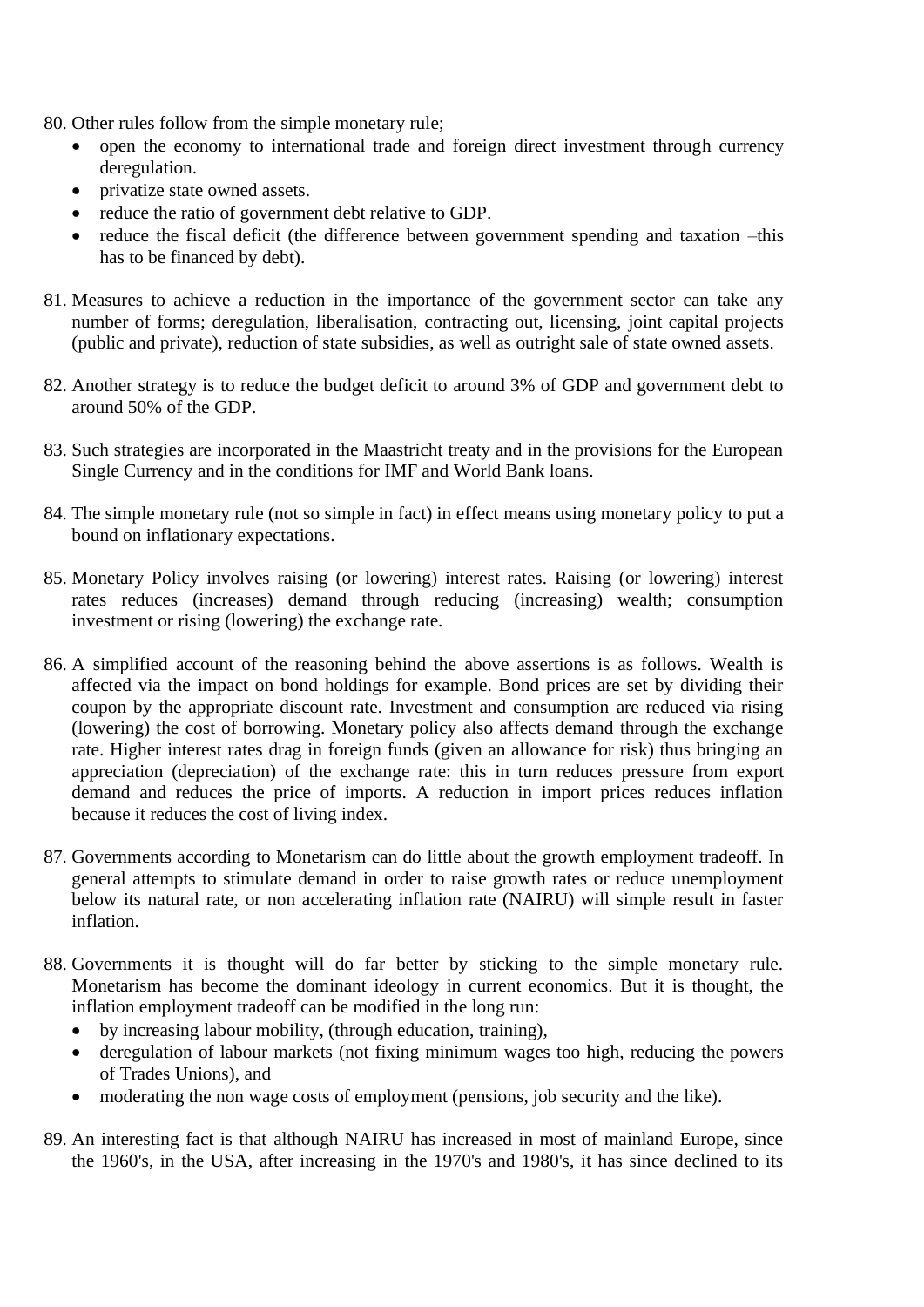1960's level. The UK has also had a similar experience to the USA, (but a less marked reduction).

- 90. We should note that the statements of conventional wisdom about current economic contained in the paragraphs above are statements of conviction and belief rather than objective descriptions of the nature of the world. Perhaps purely objective descriptions do not exist: there are many different ways of looking at the world, and of interpreting data. Such considerations are beyond the scope of these notes.
- 91. However, it may be noted, that what we have described as conventional wisdom in economics is consistent with diverting the surplus (the difference between revenues and opportunity costs) created by a market system increasingly to profits, and especially to stockholders.

## **MORE MICROECONOMIC FOUNDATIONS**

- 92. Strategy is a balance between the firm's objectives, the business environment, and the firm's dynamic capabilities: its resources (summarized by the production and cost function or the value chain) and its management and organizational capacities.
- 93. Much of economics proceeds on the assumption that main stakeholder is the owner or stockholder so the objective is profit maximization or the search for competitive advantage (a return above normal for the risk class or sector); under conditions of bounded rationality (limited information and powers of calculation).Focus on competitive advantage leads naturally to discussion of costs and revenues.

#### **Risk**

- 94. Risk is a key element in all the branches of business. A good way of understanding risk and uncertainty is through the image of a network of interconnections. The global economic system for example consists of a network of relationships between economics, politics, ideology, demography, ecology and so on.
- 95. Risk arises because neither the environment of firms nor their dynamic capabilities can be known with certainty. Decisions are taken with bounded rationality; that is with limited powers of cognition (of possibilities) and powers of calculation (of the vastness of contingencies).
- 96. The risk associated with an asset, a stock or a bond for example is measured variability of its return (standard deviation or variance): that is the geometric mean or sum of the squares of square of the differences between the mean value of an asset and its values at successive moments of time.
- 97. Generally speaking the capital asset pricing model asserts that the higher the perceived risk of an asset the higher the expected return.
- 98. Risks are diversified by holding a portfolio of assets whose returns are not perfectly correlated (correlation coefficient  $p<1$ ). Generally by holding a portfolio of around 15-20 assets whose returns are not perfectly correlated, systematic risk can be diversified away. That still leaves undiversifiable risk (market risk) which cannot be diversified away: the unexpected always happens; markets may crash, firms go bust, governments renege on debts, cyclones, earthquakes or revolutions may occur.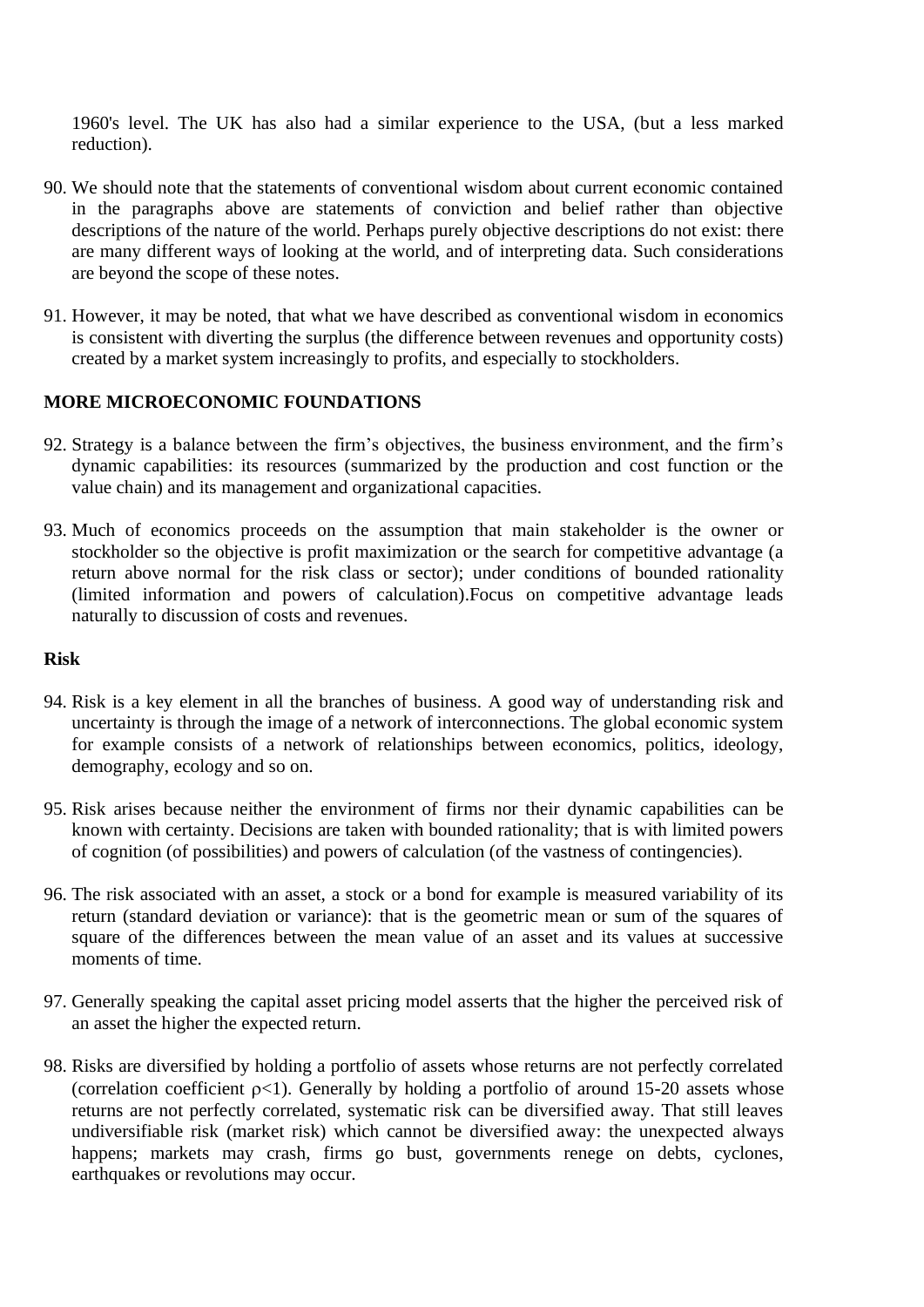- 99. However we do have a measure for the undiversifiable risk of an asset. This is termed the assets Beta value  $(\beta)$ . If an asset has a Beta of greater than one roughly speaking this means that the undiversifiable (or market) risk of the asset is greater than that of an average of the market as a whole (say the FTSE 100).
- 100. Risk is closely connected to the leverage of an organization. The degree of flexibility a firm has depends in an important way upon its leverage (or to use a synonymous term, gearing). Two kinds of leverage are noted later: operating leverage and financial leverage.

#### **Risk and leverage (gearing)**

- 101. Firms in New Capitalism have striven to reduce the risks of operating leverage by reducing the ratio of fixed and sunk costs to variable cost (operating leverage): buy contracting out, sub contracting, divesting business units and functions, cutting down on stocks by just in time production and so on.
- 102. *Financial leverage*. If a firm has no debt, it has no interest expenses. If the firm uses debt financing (rather than equity financing, or use of its own undistributed profit) it has does have to pay interest. Financial leverage measures the extent that firm's activities are financed by debt.
- 103. So the greater the financial leverage, that is the more it finances its activities by debt, the greater the financial risk, in the sense of bankruptcy.

#### **Opportunity cost**

- 104. True costs, in the sense of those costs which are relevant to a decision are opportunity costs. Opportunity costs are defined by the values of what is forgone as a result of a decision. The opportunity cost of coming to this lecture is the value of the most valuable (in your opinion) alternative.
- 105. The opportunity cost of undertaking an investment project is that component of expenditure that cannot be reversed, cannot be clawed back once a commitment to the investment is undertaken.
- 106. This is not to deny the existence of other costs: historic costs, replacement costs and so on. Nor is it to deny their importance. But for decision making, what matters is opportunity cost.

107. Opportunity cost measures cost as the highest valued alternative foregone. Opportunity cost is perhaps the most important concept in this text. It underlies strategy and economics. The idea is deceptively simple; the cost of any activity is measured by the highest valued alternative forgone because of it. Consider just a few examples. Sometimes opportunity cost is measured in money terms. If I hire labour I must pay wages. If I borrow I incur interest charges. If I buy a car I incur an immediate cost in the sense that the purchase price will normally be less than the resale price, and the longer I continue to own the car the greater the gap will be. If I spend all I earn I cannot save. If I use the time and other resources owned by the firm to produce one brand of a commodity on a particular market, I may give up the chance of profitable opportunities elsewhere. Sometimes opportunity costs are not directly measurable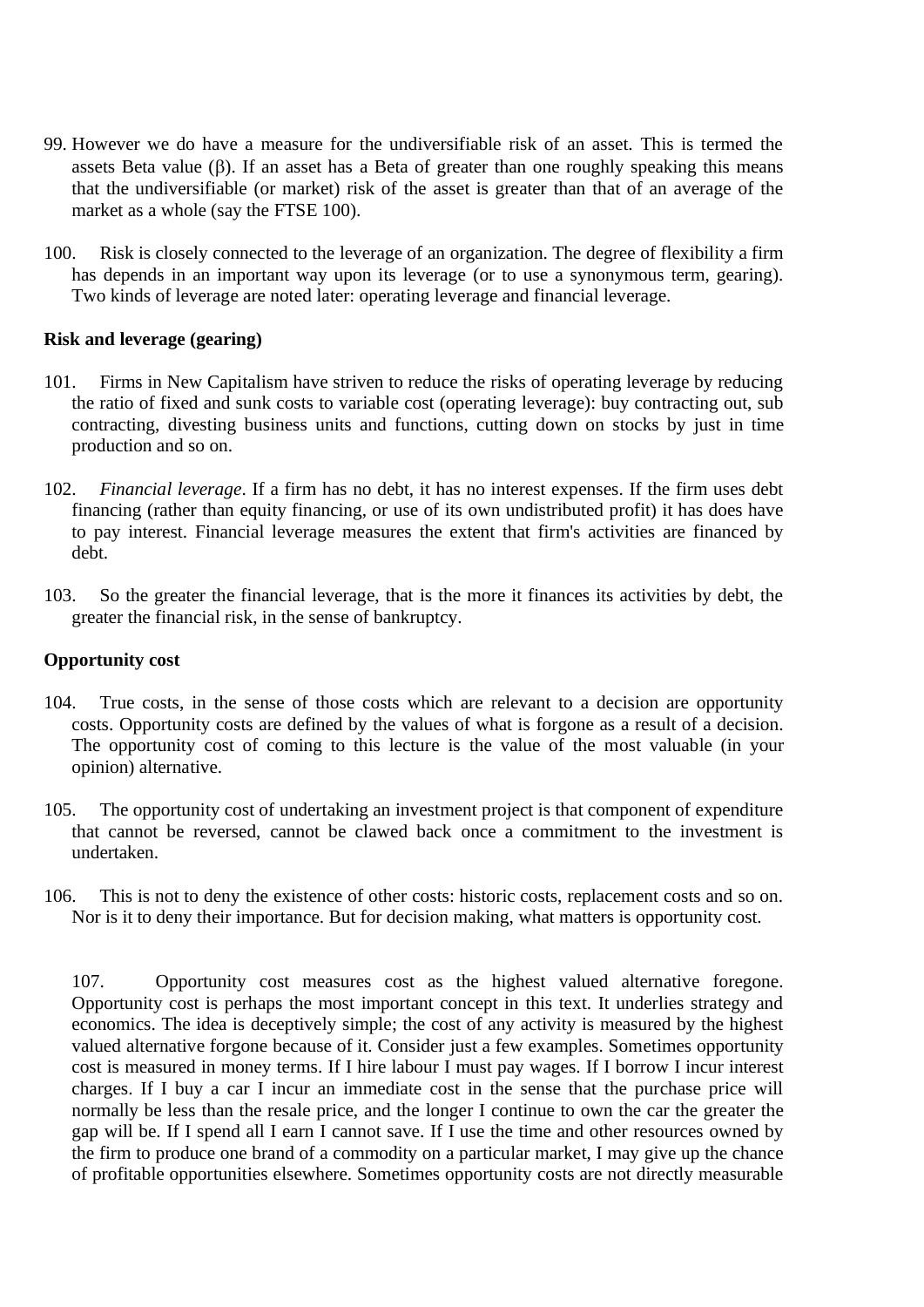in money terms. If I write this text, I cannot simultaneously produce an academic paper. If you spend too much time working then you give up the opportunity of spending time with your family.

108. The important point for decision making is that it is the highest valued alternative that is important. It may be worthwhile spending my money on a car, or hiring an extra worker, or expending scarce funds on research and development of a product, because as far as I can tell these are ways of spending money that give a greater return than any other alternative. Similarly if I fail to cover opportunity cost, there is some alternative activity which gives a higher return; meaning that the current activity incurs losses.

109. Two things should be stressed here.

- We cannot know in advance whether opportunity costs will be covered: this is because the future cannot be known with certainty.
- Objectives may conflict, so it may be necessary to make trade-offs between them.

Hence in deciding strategy and determining opportunity cost it is necessary to consider priorities. To whose objectives, from the stakeholder group as a whole are we going to give priority? From whose point of view should we consider alternatives? How are we going to trade-off the interests of one group against another?

## **Two types of fixed cost: F1(sunk) and F2(fixed) costs**

- 110.Fixed costs are those costs that do not vary with output. There are two kinds of fixed costs F: Sunk costs F1 and fixed costs proper F2. So  $F = F1 + F2$ .
- 111.Sunk costs are expenditures which once incurred can never be recovered; the difference between the purchase and resale price of an asset: some expenditure on advertising and promotion, expenditures on research and development, capital expenditures that cannot be recovered, sunk costs associated with labour contracts (redundancy, pension, training costs for example). Once incurred sunk costs are unavoidable.
- 112.Thus we come to an important economic proposition. True costs, in the sense of costs that should influence decisions, are sunk costs. Let us emphasise. True (opportunity) costs are those costs which once incurred are unavoidable: sunk costs.

Fixed costs proper refer to those costs that do not vary with output, but are avoidable by quitting, going out of business altogether; the costs of running a machine, of incurring liabilities the health, safety and welfare of employees, for example.

#### **Unavoidable and avoidable costs**

- 113. Unavoidable costs are those costs that cannot be avoided by cutting down on output. Obviously sunk costs fit into the category of unavoidable.
- 114. Costs can be avoided by two strategies:
	- a) cutting back on output (making marginal changes in the rate of production) and
	- b) quitting altogether (producing a zero output).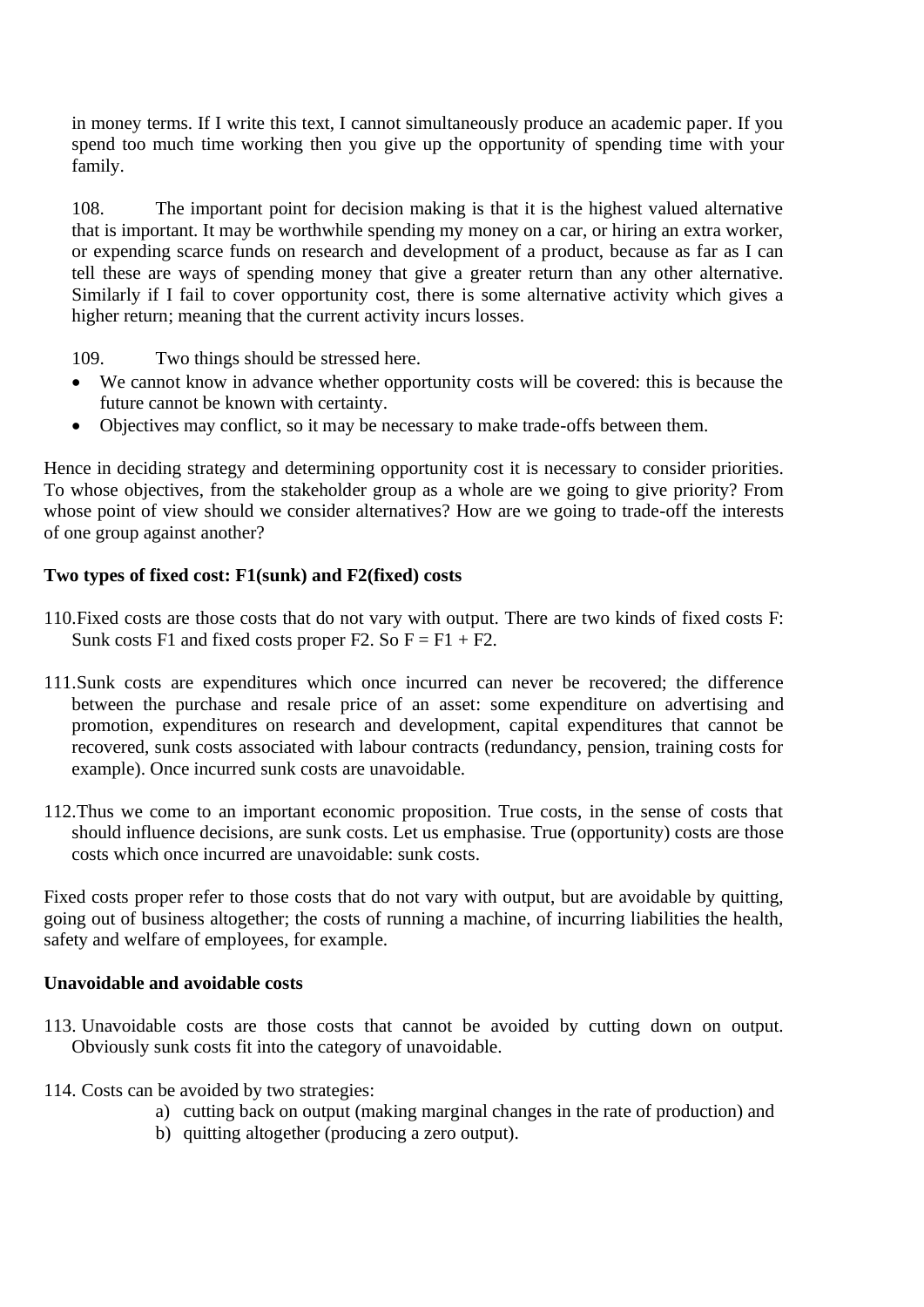#### **Variable cost**

115. Variable costs are those costs that vary directly with output; raw material costs, fuel costs, some maintenance and wear and tear costs, costs of labour that vary with output, costs of hired items that vary with output. Variable costs can be avoided by cutting down output – by making marginal changes in output.

116. Thus we come to another important point. Marginal costs, those costs which vary directly with output consist entirely of variable costs.

117. Consider two types of decision (i) how much to produce (ii) whether to stay in business. For decision (i) what matters is variable or marginal cost. For decision (ii) what matters is fixed cost proper, those costs that can be avoided by going out of business.

#### **Operating leverage**

- 118. One measure of *operating leverage* (or gearing) is the ratio of fixed costs to variable costs. The greater the operating leverage the greater the risk.
- 119. Scale and scope economies refer to reductions in average costs that occur as the firm expands the scale or scope of its output (see below) if the firm's share of the market or scale of output is not sufficient to achieve scale economies than there are other ways of reducing operating leverage.

#### **Irreversibility and cost**

- 120. We note three types of cost.  $F1 + F2 + V$ : sunk cost, fixed cost and variable costs. Such costs can occur anywhere in the value chain (in operations, marketing, sales and service, for example).
- 121. Fixed costs F2 (insurance on a car) do not vary with output (mileage) but they can be avoided by going out of business (selling the car).
- 122. Variable costs V increase directly with output (costs of petrol in the car). Marginal costs (extra costs - mathematically the derivative of total cost) are made up entirely of variable costs. Variable costs can be avoided by cutting down on output or by going out of business.
- 123. Sunk costs F2 cannot be avoided: once incurred they are irreversible.

#### **Scale and Scope economies**

- 124. Scale and scope economies arise because sunk and fixed costs can be spread of larger volumes of output.
- 125. Sunk costs and fixed costs add to risk through operation leverage. Information technology and lean production techniques, downsizing, subcontracting and partnerships are ways of achieving mean that scale and scope economies whilst minimizing the risks of operating leverage.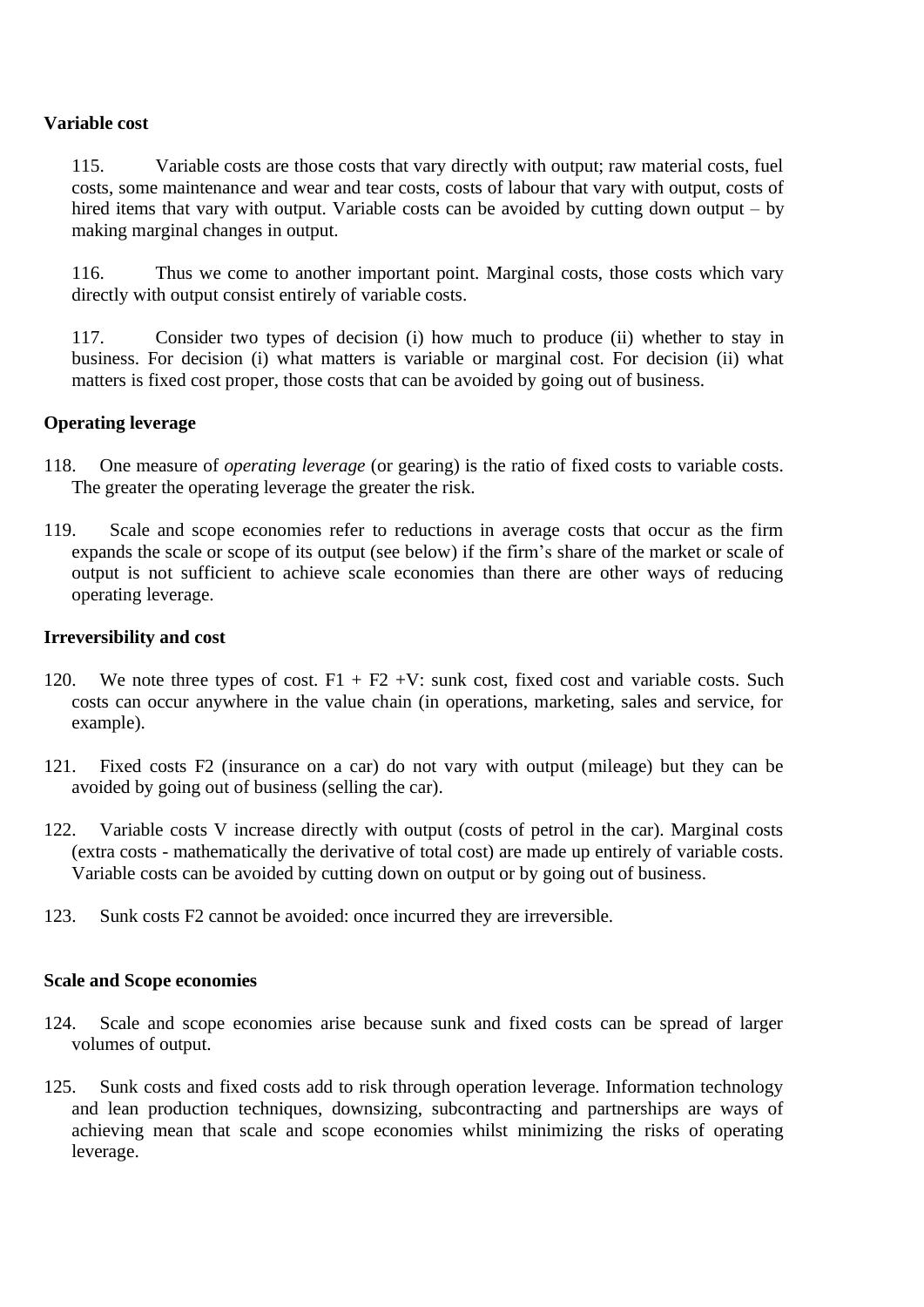#### **Signs information and the productivity paradox**

- 126. In primitive societies use values predominate. In industrial economies exchange values become the norm. In the current stage of modern capitalism, the information age, and semiotics have become dominant.
- 127. Goods and services have become signs through marketing, advertising, the media and conspicuous consumption. Signs take on global significance as information connects economies.
- 128. A productivity paradox exists. In advanced economies, the major impact of information has been to intensify competition, change the nature of work and learning rather than to raise the rate of growth of productivity, which seems to have slowed since the 1970's.

#### **Household production**

- 129. We discuss how in market economies households have their own production function, using products and services (capital or sunk costs) as a substitute for time.
- 130. Products and services are vectors of characteristics, which give utility and signification. Product differentiation takes the form of altering vectors of characteristics. It is possible because markets are segmented. One way of expressing segmentation is to say that elasticities vary.
- 131. Over the last two decades, the terms of the trade-off have been decided in market economies in favour profit and the interests of the shareholder. Where there is no identifiable shareholder the concern has been with profit, or in the case of public sector organizations, with the taxpayer, with emphasis on value for money. The underlying concept has been opportunity cost. Given the decision about trade-offs, made explicitly or implicitly, the question asked is: *Are opportunity costs being covered*?
- 132. In the sessions we discuss the significance of macroeconomic policies for businesses and business strategy, and link the arguments with the comments upon microeconomics.

#### **Social Cost**

- 133. Social costs include all the costs involved in a decision: those borne by the decision-maker (for example, the firm that bears its labour, raw material costs, and its costs of capital). They also include spillover effects on other stakeholders (through pollution, excessive depletion of natural resources, damages to other species, for example).
- 134. The problem of social cost arises because some resources that are scarce (the environment, the commons the fishery, the ozone layer, for example) are treated by decision-makers as if they were free. They do so because property rights covering common property are such that no price is charged for their use and therefore firms treated scarce environmental resources as if they are free, when in reality they are scarce.
- 135. This brings us to a fundamental issue: exactly what is exchanged in a market (capitalist) economy? Markets involve the transfer of ownership of property rights: Ownership is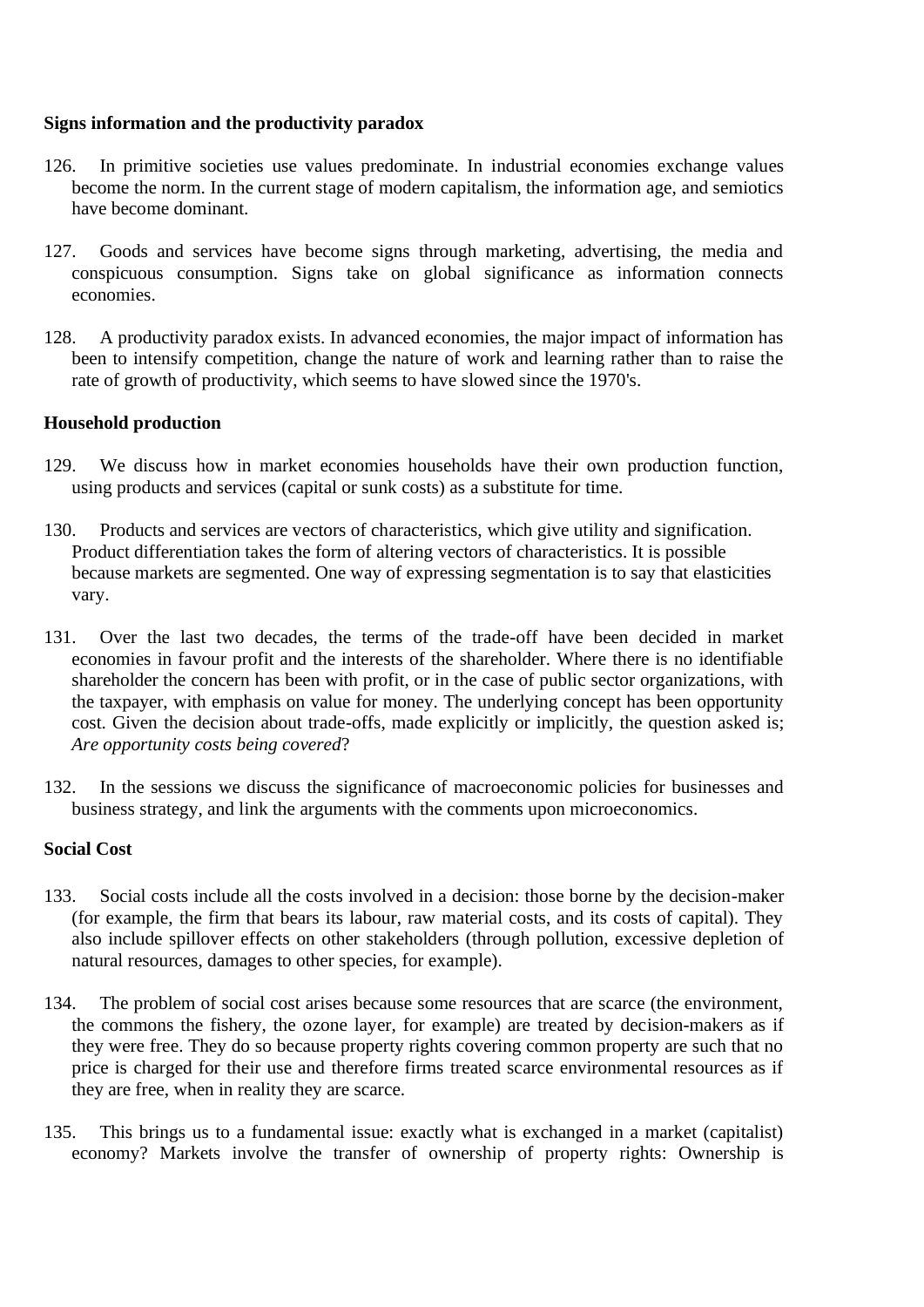exchanged. If property rights are well defined then people take account of the alternative uses of the goods or services they demand and supply.

- 136. Problems arise when
	- private property rights are not well defined, or
	- resources are owned in common by society as a whole.
- 137. In the first case it is difficult to exclude people from the good or service even though they do not pay for it: in the second case in a sense no one owns it because everyone does. So people may behave opportunistically: treating scarce resources as if they were free, not considering alternative uses (which may bring of higher value), and in so doing reducing increasing their own welfare or utility at the expense of everybody else.
- **138.** Treating resources as if they were free, when in fact they are scarce to some stakeholders, results in their misallocation, in the sense that their true opportunity costs are ignored. The issues here are too complicated to be encapsulated in a few paragraphs, but you can see the gist of the economic reasoning.
- 139. Macro policies such as reduction of subsidies, liberalization of trade, convertibility of the currency, and privatization are frequently carried out without due regard for the opportunity costs borne by those people who are adversely affected by such changes: their opportunity cost are ignored.
- 140. Social costs include all the costs involved in a decision: those borne by the decision-maker (for example, the firm that bears its labour, raw material costs, and its costs of capital). They also include spillover effects on other stakeholders (through pollution, excessive depletion of natural resources, damages to other species, for example). The problem arises because resources that are scarce (the environment, the commons the fishery, the ozone layer, for example) are treated by decision-makers as if they were free.
- 141. This brings us to a fundamental issue: exactly what is exchanged in a market (capitalist) economy? Markets involve the transfer of ownership of property rights: Ownership is exchanged. If property rights are well defined then people take account of the alternative uses of the goods or services they demand and supply.
- 142. Problems arise when private property rights are not well defined, or resources are owned in common by society as a whole. In the first case it is difficult to exclude people from the good or service even though they do not pay for it: in the second case in a sense no one owns it because everyone does. So people may behave opportunistically: treating scarce resources as if they were free, not considering alternative uses (which may bring of higher value), and in so doing reducing increasing their own welfare or utility at the expense of everybody else.
- 143. Treating resources as if they were free, when in fact they are scarce to some stakeholders, results in their misallocation, in the sense that their true opportunity costs are ignored. The issues here are too complicated to be encapsulated in a few paragraphs, but you can see the gist of the economic reasoning.
- 144. Reduction of subsidies, liberalization of trade, convertibility of the currency, and privatization are applications of the principle of opportunity cost. These actions perhaps inevitably tend to overlook their social consequences.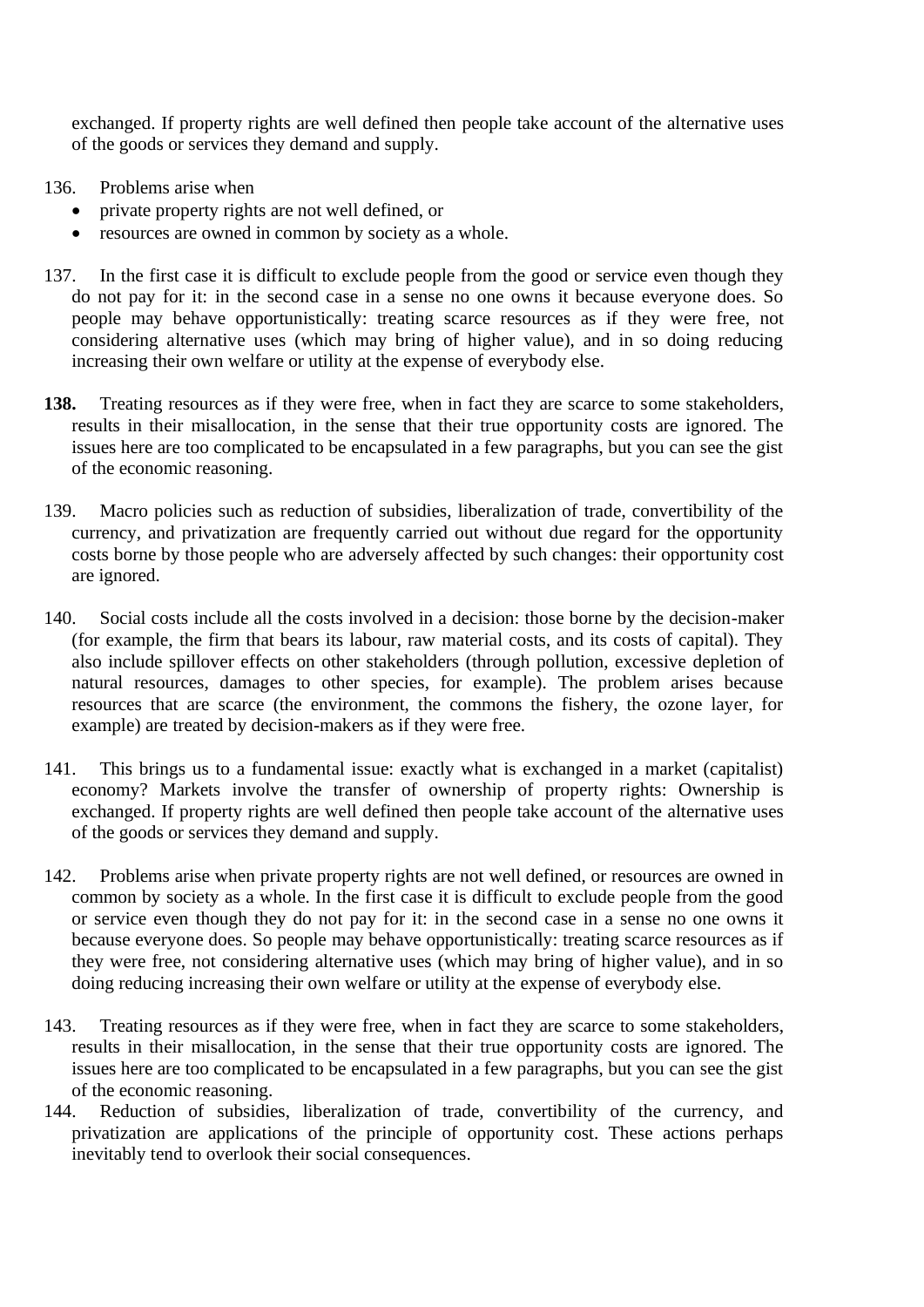## **Market Demand**

- 145. **Products and services are vectors of characteristics**, which give utility and signification. **Product differentiation** takes the form of altering vectors of characteristics. It is possible because markets are **segmented**. One way of expressing segmentation is to say that **elasticties** vary.
- 146. **Elasticity (E) measures the responsiveness of demand and expenditure to price changes**. An elasticity of 0.4 (inelastic) means that a 10% reduction (rise) in price will be accompanied by a 4% reduction (rise) in sales.
- 147. Elasticity of 1.7 (elastic) means that a 10% reduction (rise) in price will be accompanied by a 17% rise (fall) in sales. Elasticity is critical to pricing policy. Price reductions should only take place when demand is elastic. Similarly price should be increased if demand is inelastic. Note the distinction between sales (q) and sales revenue (pq.).
- 148. I explain three **critical economic relationships underlying marketing** in modern economies.
	- Em= $\Sigma$ siEi (i = 1,2,...m): where Em denotes the elasticity of the market as a whole Ei denotes the elasticity of the segment i, Ei denotes the elasticity of the segment i and si denotes the share of the segment in total expenditure on the good.

| Elasticity of demand for the market as  <br>a whole (for a particular product $X$ )<br>equals |  | the sum of the elasticity of each of<br>the segments of the market<br>multiplied by the share of that<br>segment in total expenditure on the |
|-----------------------------------------------------------------------------------------------|--|----------------------------------------------------------------------------------------------------------------------------------------------|
|                                                                                               |  | market.                                                                                                                                      |

• MRj = Pj  $[1 - Sj/Ej]$  Where MRj is marginal revenue of firm j; Pj is the price it charges; Sj is the share of firm j share of the market (qj/Q) and  $0 \le S_j \le 1$ ); Ej is the Elasticity of demand for product j.

| Marginal revenue | equals | Price multiplied by a weight.           |
|------------------|--------|-----------------------------------------|
|                  |        | (The smaller the share of the market,   |
|                  |        | and the bigger the market elasticity of |
|                  |        | demand, the smaller the weight)         |

- The closer price is to marginal revenue the flatter the firms demand curve and the less is its control over price.
- 149. Where price is a parameter, out of the firm's control, control, it receives the same price for all units it can feasibly sell :( $MR = Price$ ). The firm is driven to compete on cost alone. Such is the situation in a *commoditized* industry and in a situation known as perfect competition.

## **Barriers to entry**

.

150. The dominant factors in achieving and sustaining a high market share can be **barriers to entry.**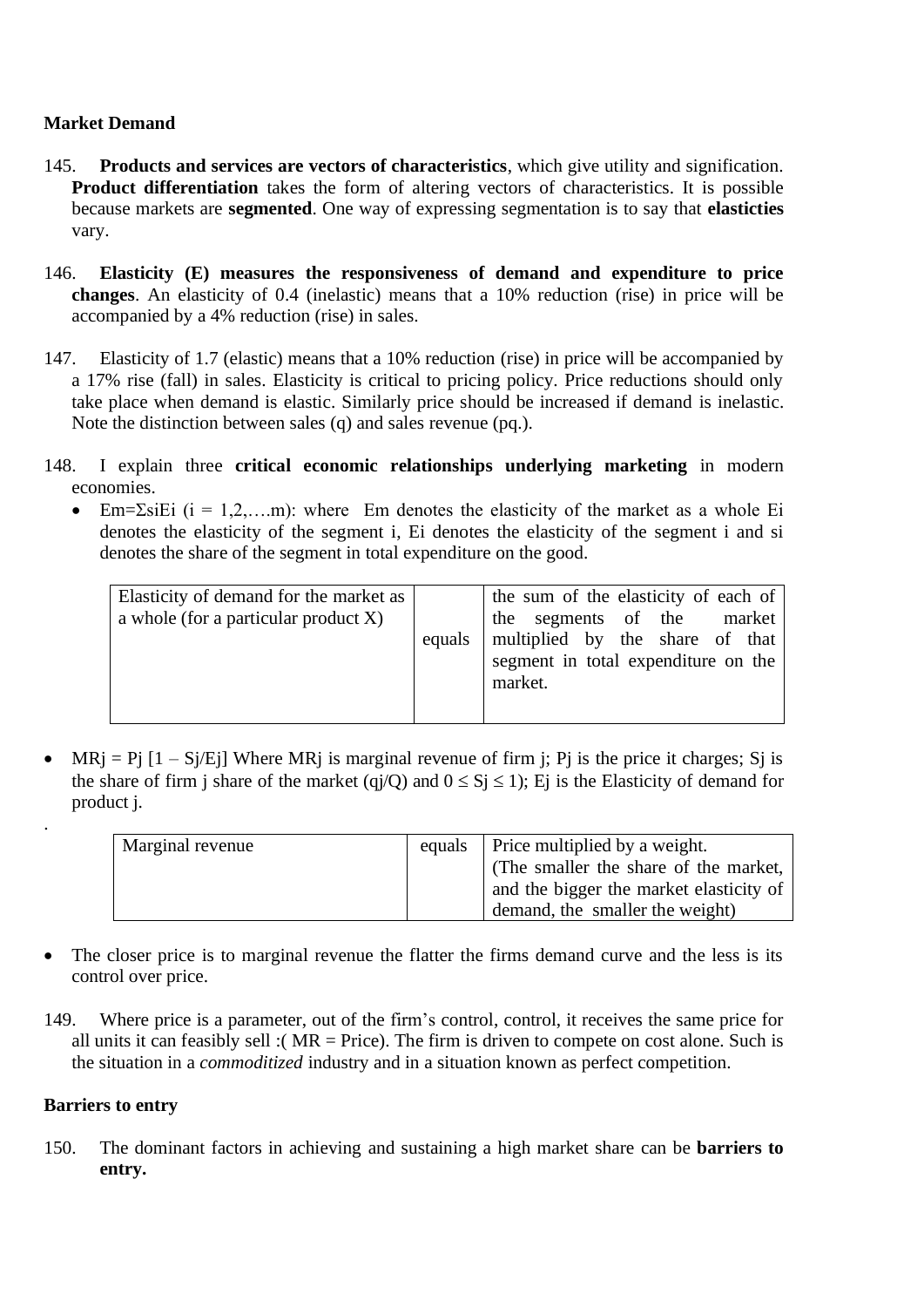- 151. Entry barriers range from advantages over would be competitors gained from scale and scope, to branding, import restriction, government monopolies, patents, predatory pricing, and control over distribution channels.
- 152. Essentially barriers to entry in the examples above constitute negative sum gains (the losses to players as a whole outweigh the gains to a few).
- 153. Barriers to entry can be classified as follows:
	- Economies of Scale
	- Product Differentiation
	- Cost advantages independent of scale
		- Proprietary technology
		- Know how  $\blacksquare$
		- Favourable access to raw materials
		- **Learning curve effects**
	- Contrived Deterrence (*entry preventing prices, predatory pricing*)
	- Government Regulation of Entry

#### **Information as a public good**

- 154. In the New economy the key determinant of competitiveness, productivity and competitive advantage is information.
- 155. Information or knowledge is a plastic resource. It can be moulded into an infinite number of shapes or forms.
- 156. Information is a public good in the sense that it possesses (i) Non rivalry and (ii) Non excludability.
- 157. Non rivalry means that consumption by one individual does not reduce the amount available for anyone else - quite the reverse.
- 158. Non excludability means that it is difficult to exclude non payers.
- 159. Since the consumption of information involves non rivalry, the marginal cost of an extra consumer of information is zero.
- 160. Hence non excludability would not be a problem except that creating information and knowledge often incurs huge sunk costs. Unless these sunk costs are retrieved through the sale of the product that incorporates the information, there may neither be neither the funds nor the incentive to finance further investments in knowledge.
- 161. The problem of appropriating the benefits or revenues from the sale of information goods is achieved through the control of the distribution channels: think of publishers of books, producers of software, distributors of films, music TV, or multi media.
- 162. New technologies may disintermediate existing distribution channels. Video on demand, DVD's, for example, threaten to disintermediate existing distribution channels - who respond by undertaking mergers acquisitions, entering partnerships, or stifling the new technologies.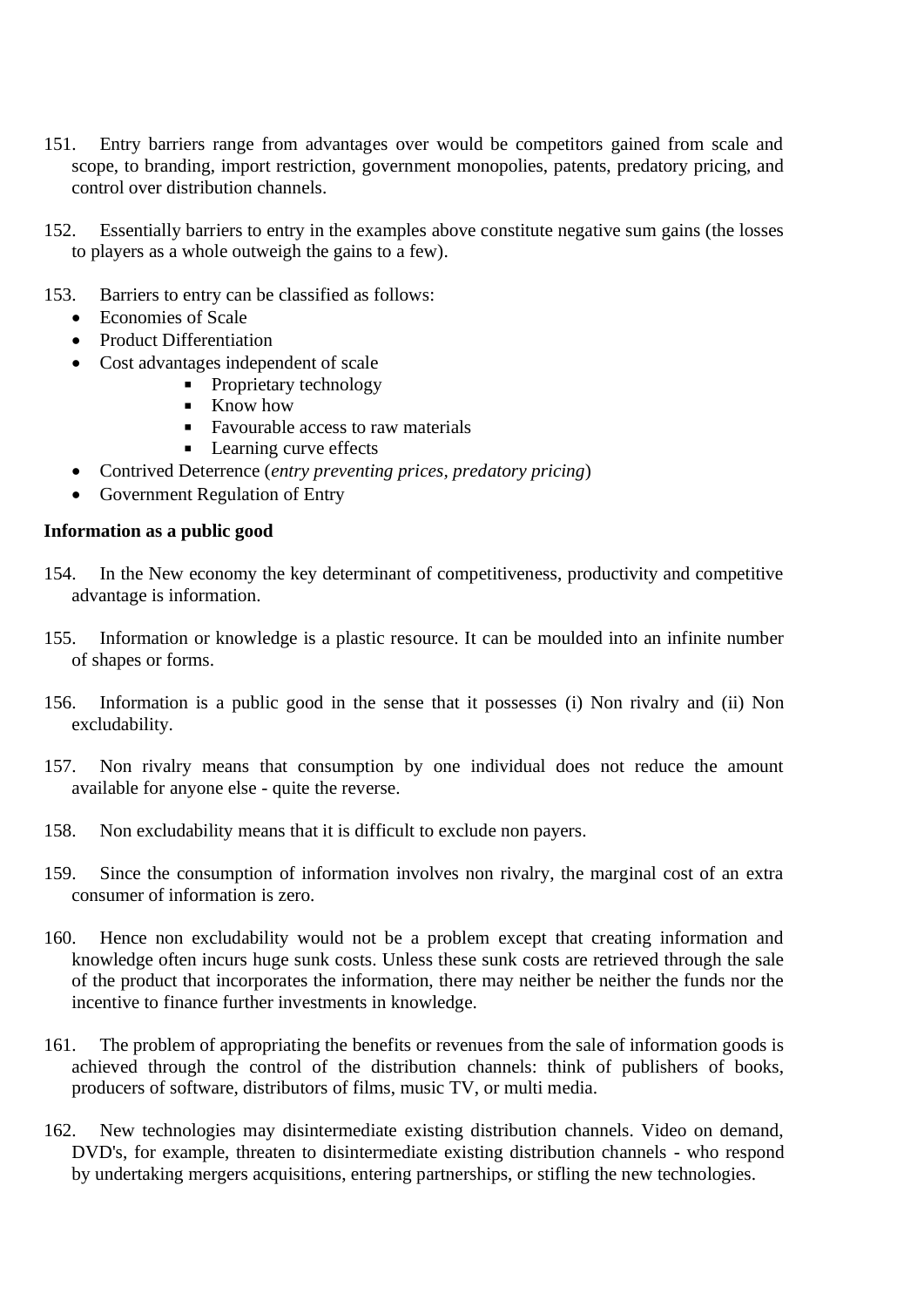#### **Network effects**

- 163. The New Economy is characterized by Network Effects. Network Effects can take three forms. (i) Direct effects. The value of a product is directly linked to the number of users of the product, for example, fax machines, telephone or the Internet. (ii) Indirect effects. The value of a product is linked to the number of uses of a complementary good, for example, PCs and PC software, video players and video games. (iii) Post-purchase service network effects. A product's value is enhanced if it includes an extensive servicing network, important for products such as cars or PC's.
- 164. Network effects may involve new pricing strategies; giving the product away and selling updates, servicing or complementary products for example.
- 165. As market economies evolve, the scope of competition expands. Competition by is no longer limited to rivalry with respect to price and quality. It extends to technology, innovation, new organizational forms and structures, deregulation and globalisation.

## **Revised September 2004 Appendix A NOTE ON STRATEGY AS A MANDALA (THE ENNEAGRAM)**